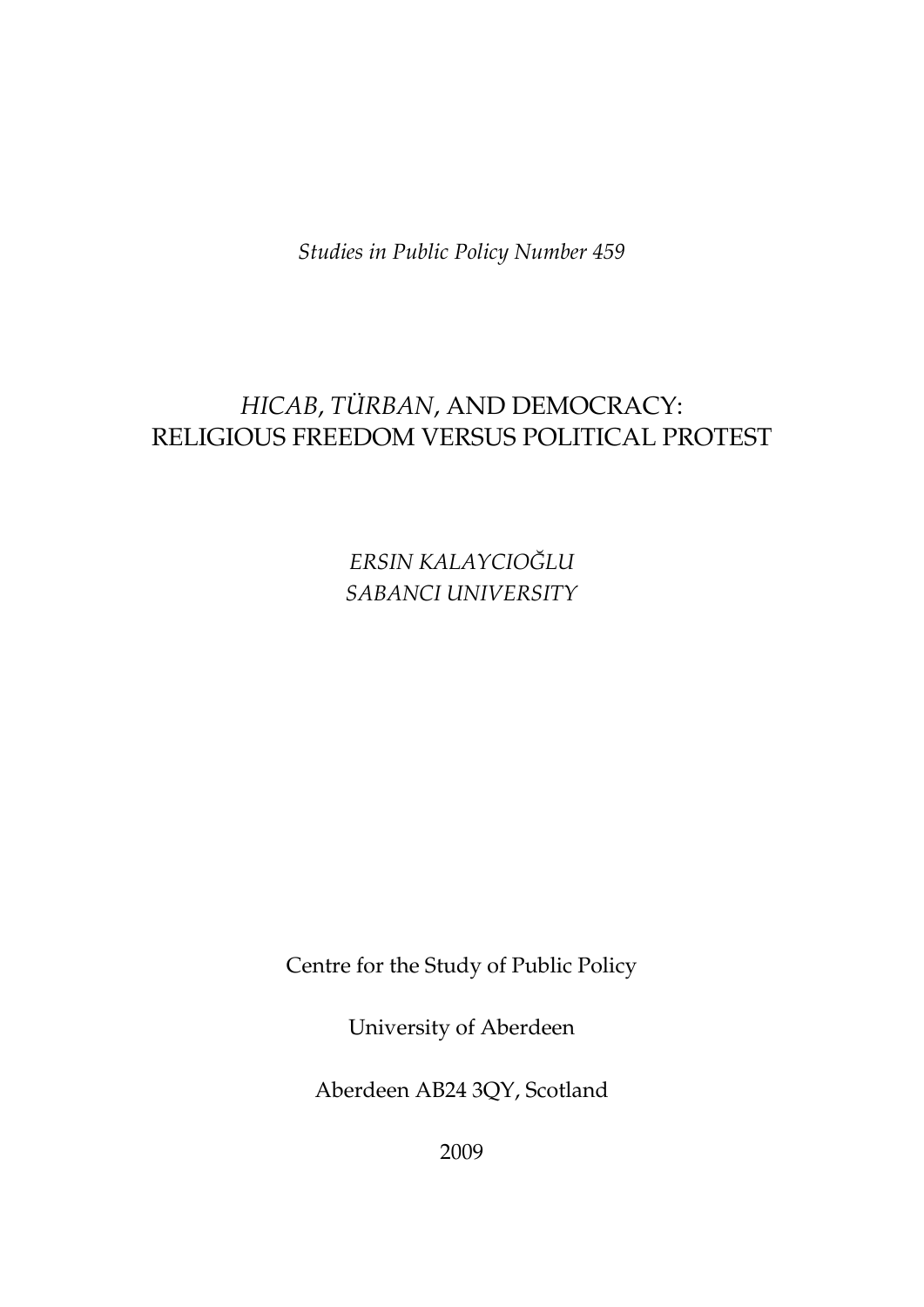#### SPP 459

## *HICAB*, *TÜRBAN*, AND DEMOCRACY: RELIGIOUS FREEDOM VERSUS POLITICAL PROTEST © 2009 Ersin Kalaycioğlu ISSN: 0140-8240

#### *Abstract*

 This paper addresses the controversial issue of Turkish women wearing the (*türban*), which is now before the Turkish Constitutional Court. Almost simultaneously, the governing AKP party, which won the 2007 election, has been indicted on the grounds of engaging in antisecularist activities, including the promotion of the *türban* as a political symbol of Islam in democratic politics in Turkey. This paper analyzes data from the 2007 Turkish Election Survey to determine to what extent Turks perceive the *türban* as an issue of religious freedom of the pious women or a political symbol of an Islamic movement, and perceive it as a high priority issue. The paper also examines the role that the *türban* played in determining voting behaviour in an election won by the AKP, all of whose leaders have wives who wear the *türban*. The paper concludes with an assessment of how far this potent symbol of Sunni religiosity influences democracy in Turkish society.

*Paper prepared for presentation at the ISA 2009 Annual Conference at New York, NY during February 14 -17, 2009. The author would like to acknowledge Sabanci and Isik Universities, Nuffield Foundation, the Open Society Institute at Istanbul and the Halle Center of Emory University.for their financial, and Frekans Araştırma for its human resources contribution to the field survey conducted during June 23 and July 16, 2007. The data for this paper were collected during those pre – election (2007) field survey. It goes without saying that the analysis conducted in the paper is the sole responsibility of the author.* 

Ersin Kalaycioğlu is Professor of Political Science, Sabanci University, Istanbul. Email: [kalaycie@sabanciuniv.edu](mailto:kalaycie@sabanciuniv.edu).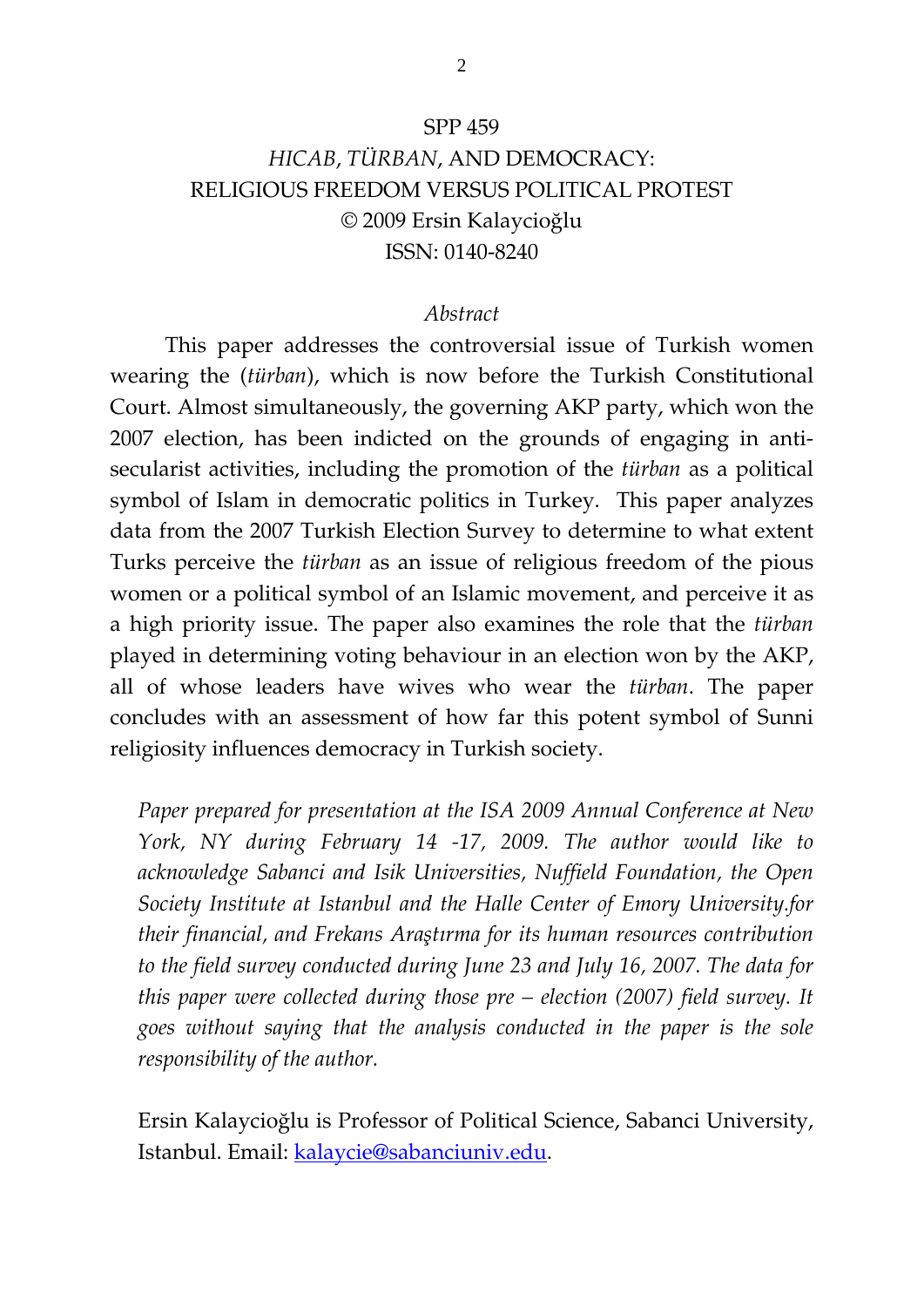The attire of women, in particular the style of donning of the headscarves to cover the head, neck, ears, and the shoulders of women (*türban*) by pious Sunni women has once again become the center of controversy in Turkish higher education and politics soon after the general elections of July 22, 2007. In fact, *hicab* (or *tesettür* as it is more commonly referred to in Turkey) and the *türban* have become persistent valence issues in Turkish higher education and politics since the early 1980s. Therefore, at the spur of the moment any such matter may crop up in Turkish politics. When a Turkish High Court or the European Court of Human Rights (ECHR) hears a certain case pertaining to the *türban*, the media and press coverage of the court case becomes imminent in Turkey. It is also quite natural to expect a political debate to emerge over whether *türban* donning is no more than an exercise of the freedom of conscience or of a religious right, or a violation of the dress codes of the universities and an attempt at eroding the secularist principles of the Republic.

However, when asked right before the general elections of July 22, 2007 what constituted the most important problem facing Turkey, 99.9 percent of the voters seemed to mention economic woes, increasing threat of terror, and social welfare related matters and concerns.

| Unemployment                       | 35.4 |
|------------------------------------|------|
| Terror/National Security           | 21.4 |
| Inflation                          | 8.3  |
| Economic Instability               | 7.2  |
| Education                          | 6.2  |
| Personal - Family Related Problems | 5.3  |
| Health, Social Welfare             | 3.3  |
| Housing, Environment, etc.         | 2.7  |
| Political Instability              | 2.4  |
| Corruption, Bribery                | 2.1  |
| Southeast / Kurdish Problem        | 2.0  |
| Crime                              | 1.7  |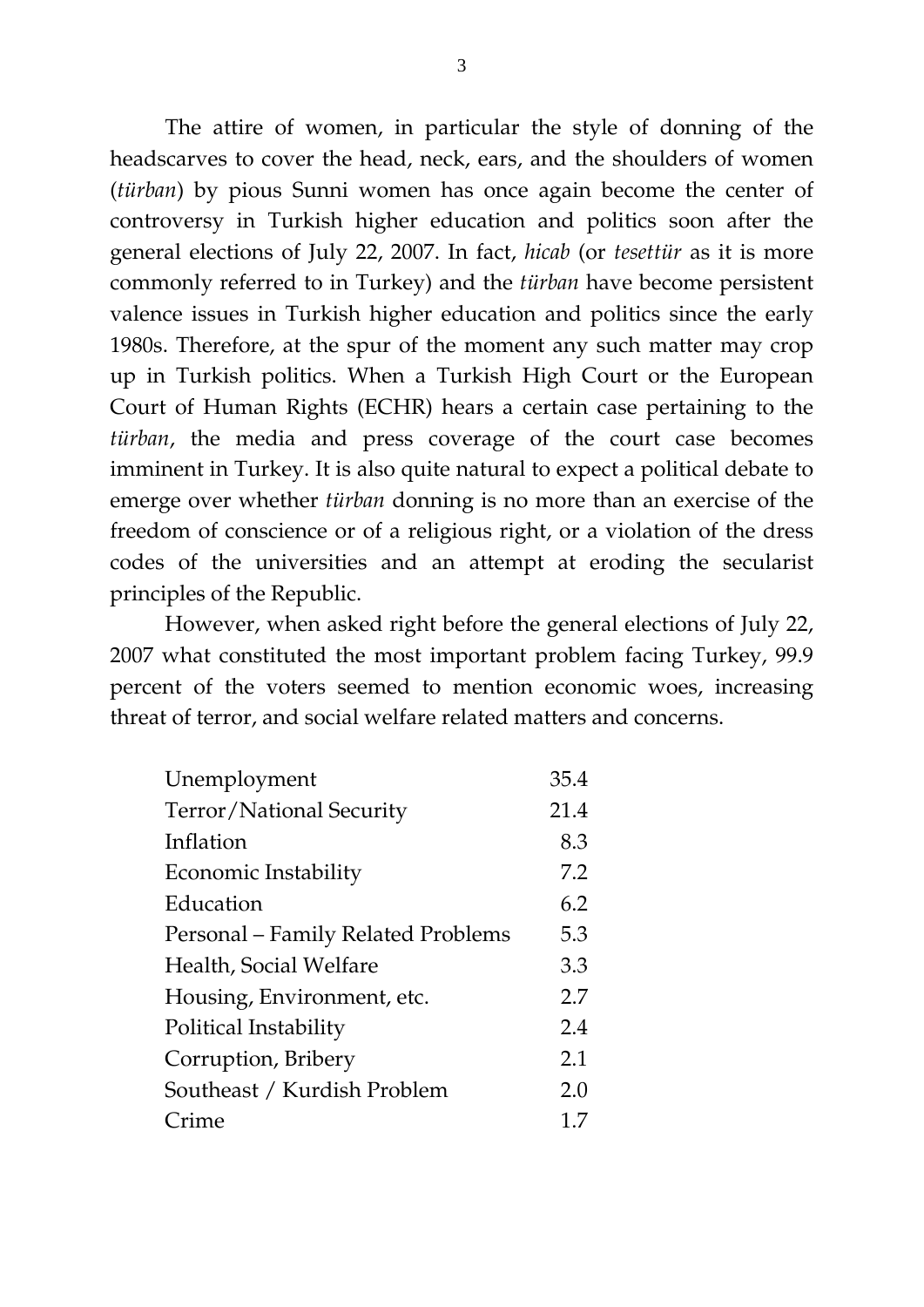When further probed as to what constituted the political campaign issues aired and debated by the political parties in June and July 2007 a huge majority indicated that it was the economy or terror that captured their attention the most, while only 0.4 percent of the respondents mentioned the *türban* (see Table 1). Finally, the press reported that the then deputy Prime Minister M. Ali Şahin argued that the *türban* was the concern of 1.5% of the population prior to the July 22, 2007 general  $e$ lections, $<sup>1</sup>$  and that they would be safe to ignore that issue throughout</sup> their election campaign. In the election manifesto of the Justice and Development Party (AKP) neither the *türban* nor any other issue pertaining to *hicab* appeared.[2](#page-3-1) Under the circumstances, there were hardly any expectations that the *türban* would capture the headlines in the aftermath of the national elections of 2007. To the amazement of many pundits and students of Turkish politics by October 2007 Turkey was again in the grips of another *türban* debate, which soon climaxed into a crisis.

 A declaration by the Prime Minister (PM) Recep T. Erdoğan in Spain precipitated the process that led to the tabling of a motion by the Nationalist Action Party (MHP) in the Grand National Assembly (TBMM) to amend the article 10 of the Constitution. Article 10 was on the equality of the citizens before the law, which the AKP considered as less than adequate to help the *türban* donning students to attend the universities unhindered. Negotiations between the MHP and AKP resulted in tabling an amendment that also included article 42 of the Constitution, which pertained to the right of the Turkish citizens to higher education. The MHP had been arguing for a long time that the *türban* issue was specifically exploited by the AKP to mobilize support at the polls. Therefore, the MHP, by tabling an amendment of the Constitution, wanted the upper hand among the Sunni Muslim and conservative voters in Turkey by making its image that of the party that "solves the *türban* issue." The amendments were aimed at rendering

<span id="page-3-0"></span><sup>1</sup> See [www.haber7.com/haber.php?haber\\_id=255141](http://www.haber7.com/haber.php?haber_id=255141).

<span id="page-3-1"></span><sup>2</sup> See *www.akparti.org.tr/beyanname.pdf* and also for its coverage in the media at the time of the election campaign of July 22 2007 general elections see <http://www.haber7.com/haber/20070624/AKP-secim-beyannamesini-acikladi.php>.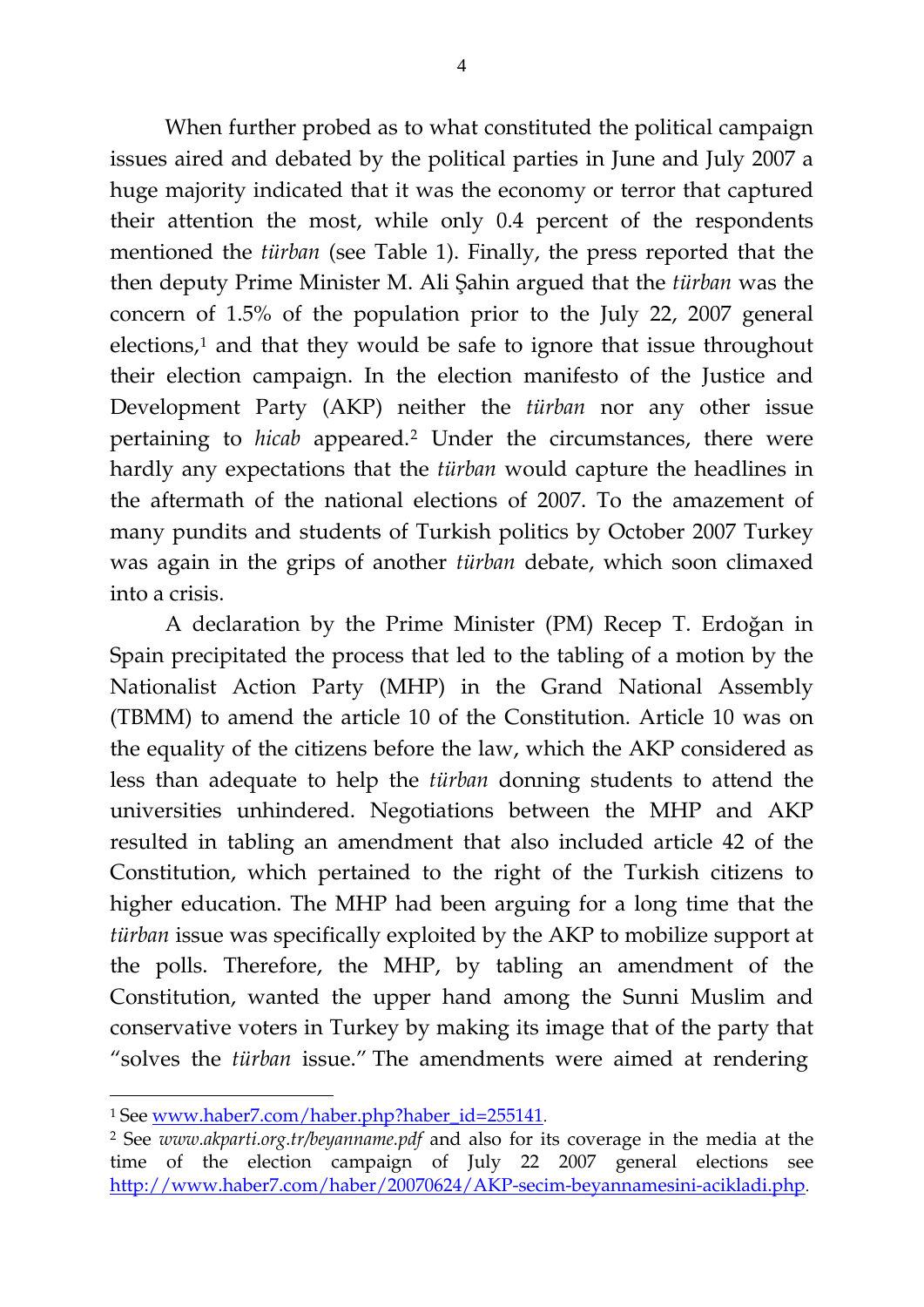| ELECTIONS? (OPEN ENDED QUESTION)      |           |         |
|---------------------------------------|-----------|---------|
| Campaign Issue                        | Frequency | Percent |
| Unemployment                          | 273       | 13.5    |
| Terror                                | 237       | 11.7    |
| Presidency                            | 137       | 6.8     |
| Party Propaganda / Ascending to Power | 133       | 6.6     |
| <b>Gasoline Price Cut</b>             | 85        | 4.2     |
| Economy (Unspecified)                 | 84        | 4.2     |
| <b>Empty Promises</b>                 | 61        | 3.0     |
| University Entrance Exam / Education  | 52        | 2.6     |
| Formation of the New Government       | 38        | 1.9     |
| Agriculture / Farming                 | 38        | 1.9     |
| Inflation                             | 33        | 1.6     |
| Laicism                               | 17        | 0.8     |
| Democracy                             | 11        | 0.5     |
| Türban                                | 9         | 0.4     |
| Other domestic and local issues       | 167       | 8.3     |
| Don't Know / No Response              | 643       | 31.9    |
| Total                                 | 2018      | 100.0   |

Table 1: WHAT IS THE MOST IMPORTANT ISSUE DISCUSSED IN THE ELECTION CAMPAIGN PERIOD OF JULY 22, 2007 GENERAL ELECTIONS? (OPEN ENDED QUESTION)

Source: Pre – election national survey of 2007.

unconstitutional the denial of enrollment in the institutions of higher education on the grounds of attire brandished by the students, without making any references to *laïcité* (*laiklik*), the broader issue of secularism. However, the Republican People's Party (CHP), as the party of secularism in Turkey, appealed to the Constitutional Court and challenged the constitutionality of these amendments. The CHP argued that the new versions of article 10 and 42 were a breach of the secular principles of the Republic, and thus violated article 2 of the Constitution, which can neither be amended, nor can there be any motion to amend it in the Turkish Grand National Assembly (TBMM).

 Although the Turkish Constitutional Court (TCC) could only consider a constitutional amendment by reference to its procedural correctness (form), and could not examine the substance of the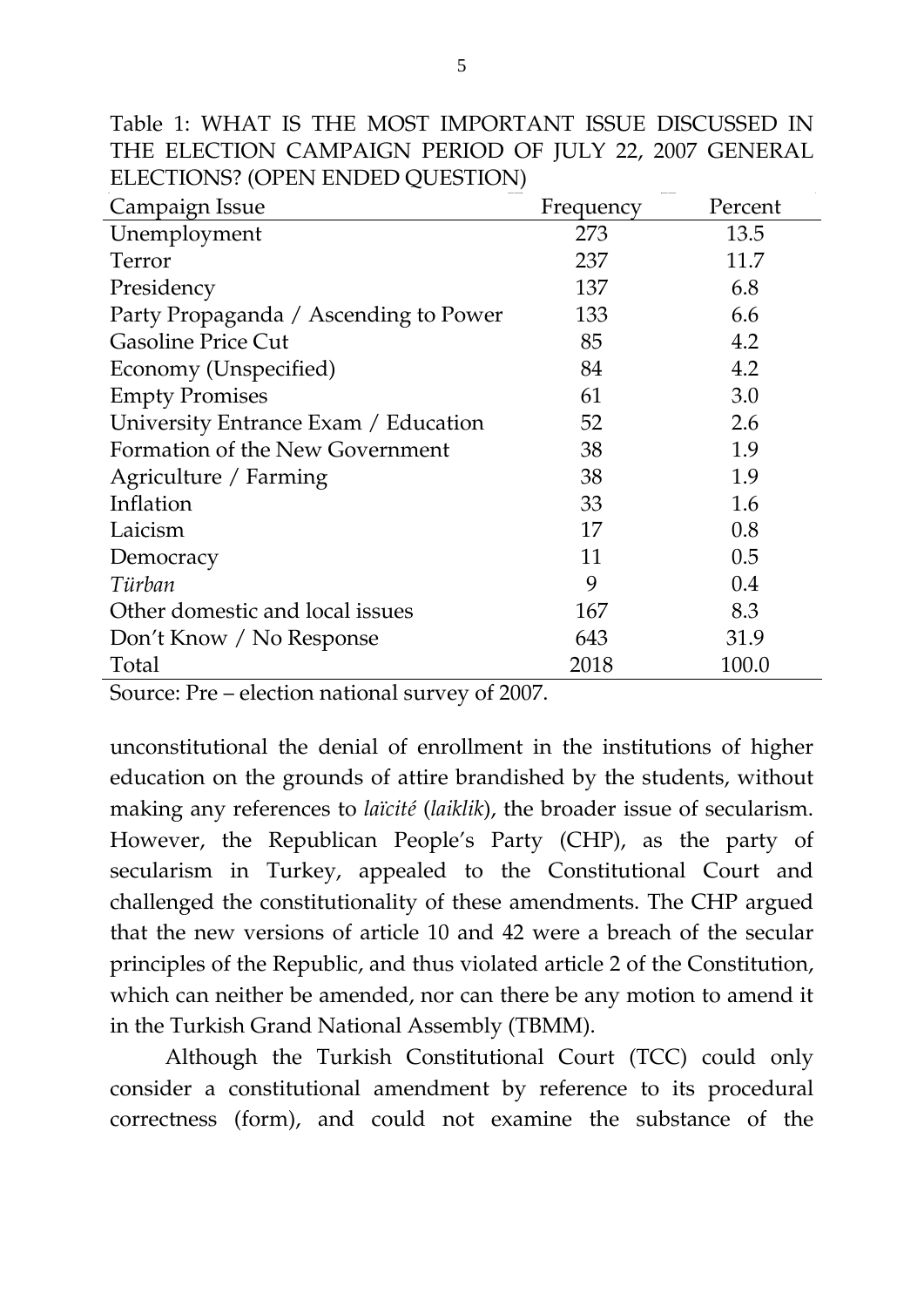amendments of the Constitution made by the TBMM $^3$  $^3$  in a historical decision the Court concurred with the CHP and declared the amendments as violations of article 2 of the Constitution. Almost simultaneously, the AKP, which won the most votes and seats in the National Assembly after the July 22, 2007 elections and formed the government, was also charged with becoming the focal point of activities against secularism by the Public Prosecutor of the Republic. The Public Prosecutor requested the TCC to ban the AKP as well as 71 of its members, including the Prime Minister, from all forms of political activity. The Public Prosecutor's indictment made lavish use of the arguments of the AKP frontbench that promoted the the *türban* in universities. Indeed, the TCC also decided that the AKP constituted a focal point of activities against *laiklik*, though did not go so far as to ban the party, but imposed a minor financial punishment by banning the party from getting funds out of the state budget for 2008, which seemed not to perturb the financial capabilities of the AKP much. Once again the *türban* emerged to capture the headlines and determine the political fortunes of politicians and major political parties in Turkish politics.

<span id="page-5-3"></span> In this paper, I will present data collected between June 23 and July 16, 2007 in a nationally representative survey of voter attitudes, beliefs, values and reported behavior, and determine to what extent the adult population in Turkey perceives the *türban* as a religious right of the pious women and also as a symbol of religious freedom. Some studies have so far been conducted by Arat,<sup>[4](#page-5-1)</sup> Carkoğlu,<sup>[5](#page-5-2)</sup> Göle,<sup>[6](#page-5-3)</sup> Kalaycıoğlu,<sup>[7](#page-5-4)</sup>

<span id="page-5-4"></span><u>.</u>

<span id="page-5-0"></span><sup>3</sup> The article 148 of the 1982 Constitution states that "… The Constitutional Court shall examine the constitutionality, in respect of both form and substance, of laws, decrees having the force of law, and the Rules of Procedure of the Turkish Grand National Assembly. **Constitutional amendments shall be examined and verified only with regard to their form**…".

<span id="page-5-1"></span><sup>4</sup> Yeşim Arat, *Rethinking Islam and Liberal Democracy: Islamist Women in Turkish Politics*, (Albany, NY: State University of New York Press, 2005), Yeşim Arat, "Feminists, Islamists and Political Change in Turkey", *Political Psychology*, vol. 19, no. 1, (March 1998): pp. 117 - 131, Yeşim Arat, "One Ban and Many Headscarves: Islamist Women and Democracy in Turkey", *Hagar: International Social Science Review*, vol.2, (1), 2001: 47 - 60.

<span id="page-5-2"></span><sup>5</sup> Ali Çarkoğlu,"Religiosity, support for şeriat and eveluations of secularist public policies in Turkey", *Middle Eastern Studies*, Vol.40, No.2, (April 2004): pp. 111-136.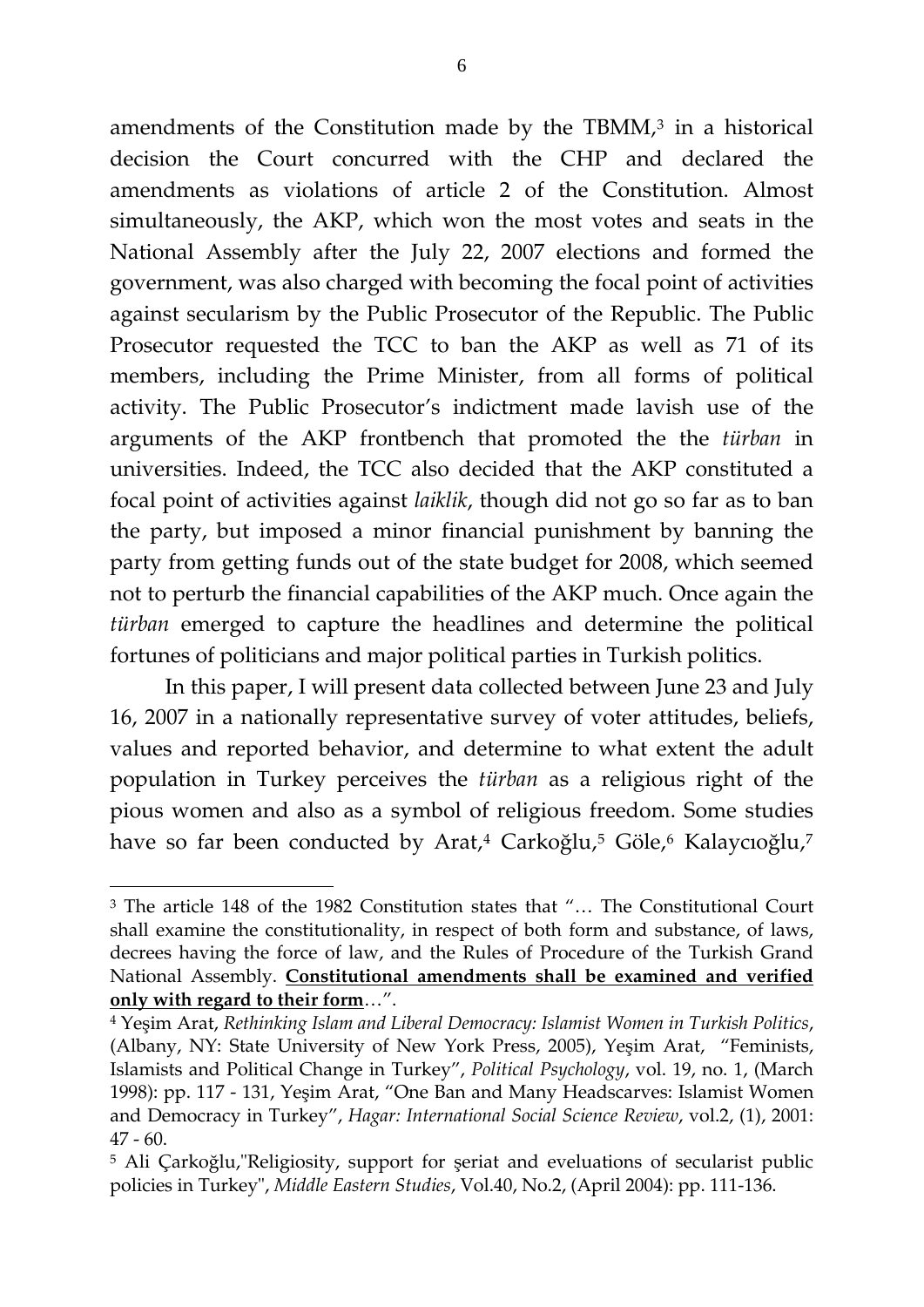Özdalga,[8](#page-6-0) Pusch,[9](#page-6-1) and Toprak[10](#page-6-2) to examine the role of *türban* in Turkish politics and society, but none so far on the role that attitudes toward the *türban* play in the decisions of the voters at the polls. I will examine the role the *türban* played in determining the party preferences of the voters at the polls on July 22, 2007, and thus contributed to the election victory of the AKP, all of the leaders of which have wives who don the *türban*.

#### I. ATTITUDES TOWARD THE *TÜRBAN* ISSUE

*Türban* has become the perennial valence issue in Turkish politics, which has fuelled emotional clashes between the government and opposition parties, the TCC and the TBMM, and between the editorial columnists of different dailies, magazines, journals, and the media since the early 1980s. In the recent years field research started to systematically probe into the attitudes of the voters toward the *türban*. In three national surveys conducted in 2002, 2003, and 2006 of the voting-age population in Turkey conducted by Ali Çarkoğlu and Ersin Kalaycıoğlu<sup>[11](#page-6-3)</sup> it was found that about two-thirds or more of voters say that women should be free to don the *türban* in the university campuses, and also as state

<sup>6</sup> Nilüfer Göle, "Authoritarian Secularism and Islamist Politics: The Case of Turkey", in Augustus R. Norton (ed.), *Civil Society in the Middle East*, (Leiden and New York: 1996): pp. 17-43.

<sup>7</sup> Ersin Kalaycioglu, "The Mystery of the *Türban*: Participation or Revolt?" *Turkish Studies*, vol. 6, no. 2, (June 2005): pp. 233-251.

<span id="page-6-0"></span><sup>8</sup> Elisabeth Özdalga, "Civil Society and Its Enemies", in Elisabeth Özdalga and Sune Persson (eds.) *Civil Society, Democracy, and the Muslim World,* (Istanbul: Swedish Research Institute in Istanbul, 1997): pp. 73-84.

<span id="page-6-1"></span><sup>9</sup> Barbara Pusch, "Stepping into the Public Sphere: The Rise of Islamist and Religious-Conservative Women's Non-Governmental Organizations in Stefanos Yerasimos, et. al. (eds.) *Civil Society in the Grip of Nationalism: Studies on Political Culture in Contemporary Turkey,* (Istanbul: Ergon, 2000): pp. 475-505.

<span id="page-6-2"></span><sup>10</sup> Binnaz Toprak, "Civil Society in Turkey" in Augustus Richard Norton (ed.) *Civil Society in the Middle East*. (Leiden, New York, Koln, E. J. Brill, 1996), pp. 87-118.

<span id="page-6-3"></span><sup>11</sup> Ali Çarkoglu and Ersin Kalaycioglu, *Turkish Democracy Today: Elections, Participation and Stability in an Islamic Society*, (London: I. B. Tauris, 2007): passim reports the findings of the 2002 and 2003 election and political participation national surveys and defines the sampling procedure. For the sampling procedure used in the 2006 national survey of attitudes, values, beliefs and opinions in Turkey see Ersin Kalaycioglu, "Politics of Conservatism in Turkey" *Turkish Studies*, vol. 8, no. 2, (June 2007): pp. 233-252.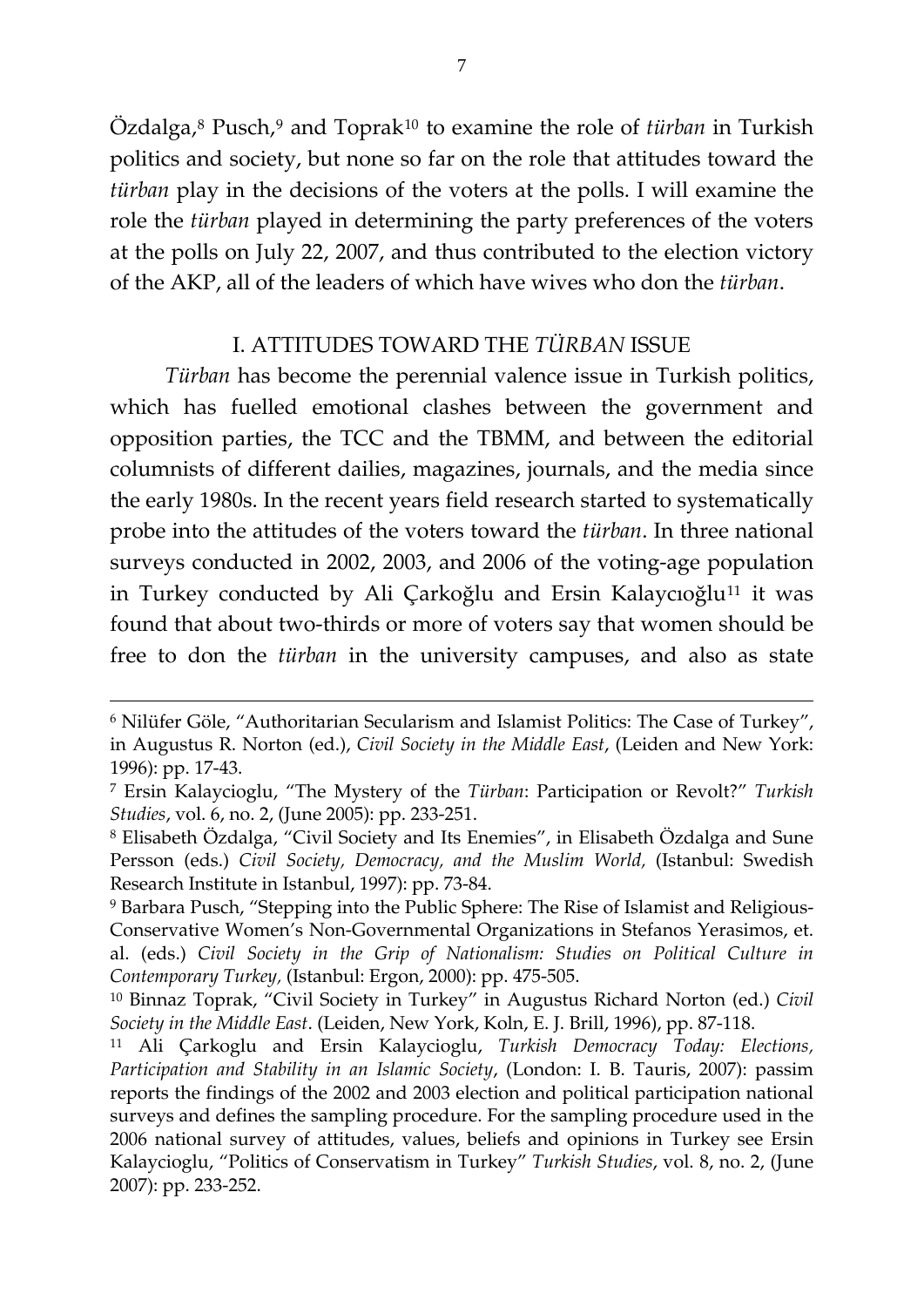employees in the public institutions in Turkey. Although the vast majority of the voting age population does not consider the freedom of women in covering themselves up and donning the *türban* as one of the important problems facing the country, nonetheless again a two-thirds majority of the public seem to be of the opinion that this is a practice that should be left to the women, who should be permitted to wear whatever they please, wherever they please. In the 2007 pre-election survey, $12$ when the same issue is probed a similar set of responses have been given (see Table 2), which indicate that we are faced with stable attitudes toward the issue in question.

## Table 2: PUBLIC ATTITUDES TOWARD THE *TÜRBAN*

*Question: Do you approve of women state officials wearing turbans covering their head, hair and shoulders in their workplace?*

|                                     |         | 2006 Survey 2007 Survey |
|-------------------------------------|---------|-------------------------|
|                                     | Percent |                         |
| No, they should not wear the turban |         |                         |
| in their workplace                  | 33.6    | 30.7                    |
| Yes, they should be allowed to wear |         |                         |
| turban in their workplace           | 65.1    | 67.5                    |
| Don't Know/ No Response             | 1.3     | 1.7                     |
| Total                               | 100.0   | 100.0                   |
| Sample Size                         | 1846    | 2018                    |

*Question: How about university students? Should they be allowed to wear turban in universities?*

| No, they should not wear turban     |       |       |  |
|-------------------------------------|-------|-------|--|
| in universities                     | 31.2  | 28.5  |  |
| Yes, they should be allowed to wear |       |       |  |
| turban in universities              | 67.1  | 69.7  |  |
| Don't Know/ No Response             | 1.0   | 1.8   |  |
| Total                               | 100.0 | 100.0 |  |
| Sample Size                         | 1846  | 2018  |  |

Sources: Nationwide survey conducted by Ali Carkoglu - Ersin Kalaycioglu, 2006 and the pre – election national survey of 2007.

<span id="page-7-0"></span><sup>&</sup>lt;sup>12</sup> See the Appendix of this paper for how the survey sampling was carried out.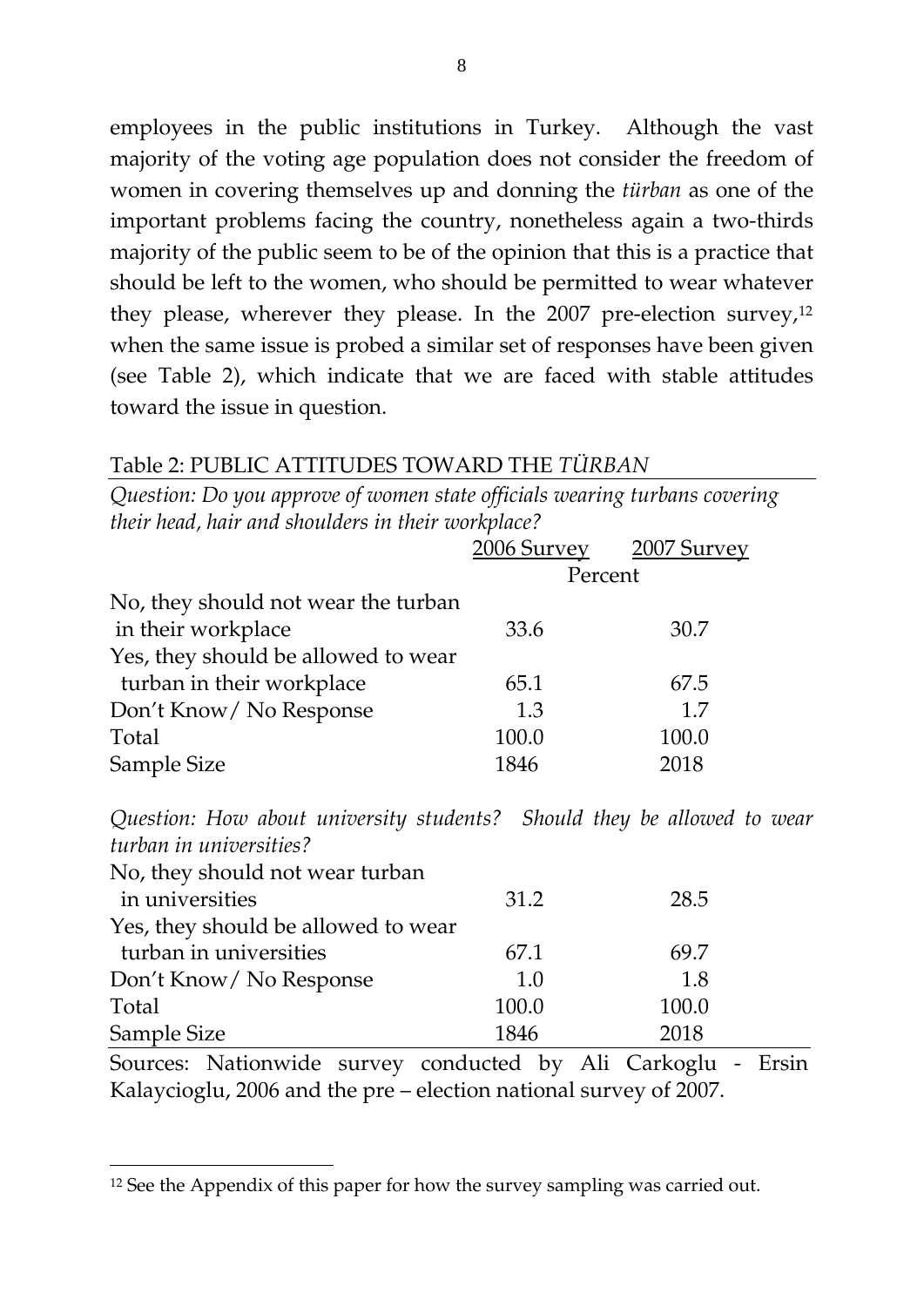| Table 3: RELIGIOUS PRESSURE AND TÜRBAN |
|----------------------------------------|
|----------------------------------------|

|        |               | Q. Can people properly worship in Turkey? |        |
|--------|---------------|-------------------------------------------|--------|
|        | Yes           | No                                        |        |
|        | $\frac{0}{0}$ | $\%$                                      |        |
|        | 63.3          | 33.8                                      | (2002) |
|        | 68.5          | 27.1                                      | (2003) |
|        | 74.2          | 22.5                                      | (2006) |
|        | 80.5          | 17.5                                      | (2007) |
|        | 17.2          | $-16.3$                                   |        |
| Change |               |                                           |        |

#### *Q. Are religious people under pressure in Turkey?*

| Yes           | No            |        |
|---------------|---------------|--------|
| $\frac{0}{0}$ | $\frac{0}{0}$ |        |
| 40.0          | 55.6          | (2002) |
| 33.7          | 62.5          | (2003) |
| 25.7          | 69.9          | (2006) |
| 27.4          | 70.0          | (2007) |
| $-12.6$       | 14.4          |        |
|               |               |        |

Types of Pressure (Asked to those who answered the previous question

| as "yes"):                                   | 2002          | 2003          | 2006          | 2007          |  |
|----------------------------------------------|---------------|---------------|---------------|---------------|--|
|                                              | $\frac{0}{0}$ | $\frac{0}{0}$ | $\frac{0}{0}$ | $\frac{0}{0}$ |  |
| Firm resistance to "Türban-Headscarves" 67.7 |               | 74.4          | 68.8          | 77.7          |  |
| Lack of freedom of worship                   | 7.3           | 16.0          | 1.7           | 2.5           |  |
| Status of the <i>İmam-Hatip</i> High Schools | 4.6           | 2.6           | 1.7           |               |  |
| Oppression in Schools                        |               |               |               | 3.1           |  |
| Banning prayer in Government Offices         |               |               | 5.3           | 4.5           |  |
| Banning Kur'an Courses                       |               |               | 36            | 29            |  |

Sources: Results of the Political Participation Study October 2002 and the Panel group of February 2003; survey on socio-political attitudes and political choices in Turkey by Ali Carkoglu - Ersin Kalaycioglu in 2006, and of the pre – election national survey of 2007.

When a series of separate questions are asked on whether people can worship freely in Turkey about 80 percent of the electorate seemed to concur in 2007, which increased from 63 percent in 2003 (see Table 3). When the rest of the electorate who believed that the religious people (believers) are under some form of pressure in Turkey are probed, they have been systematically registering the ban on donning the *türban* by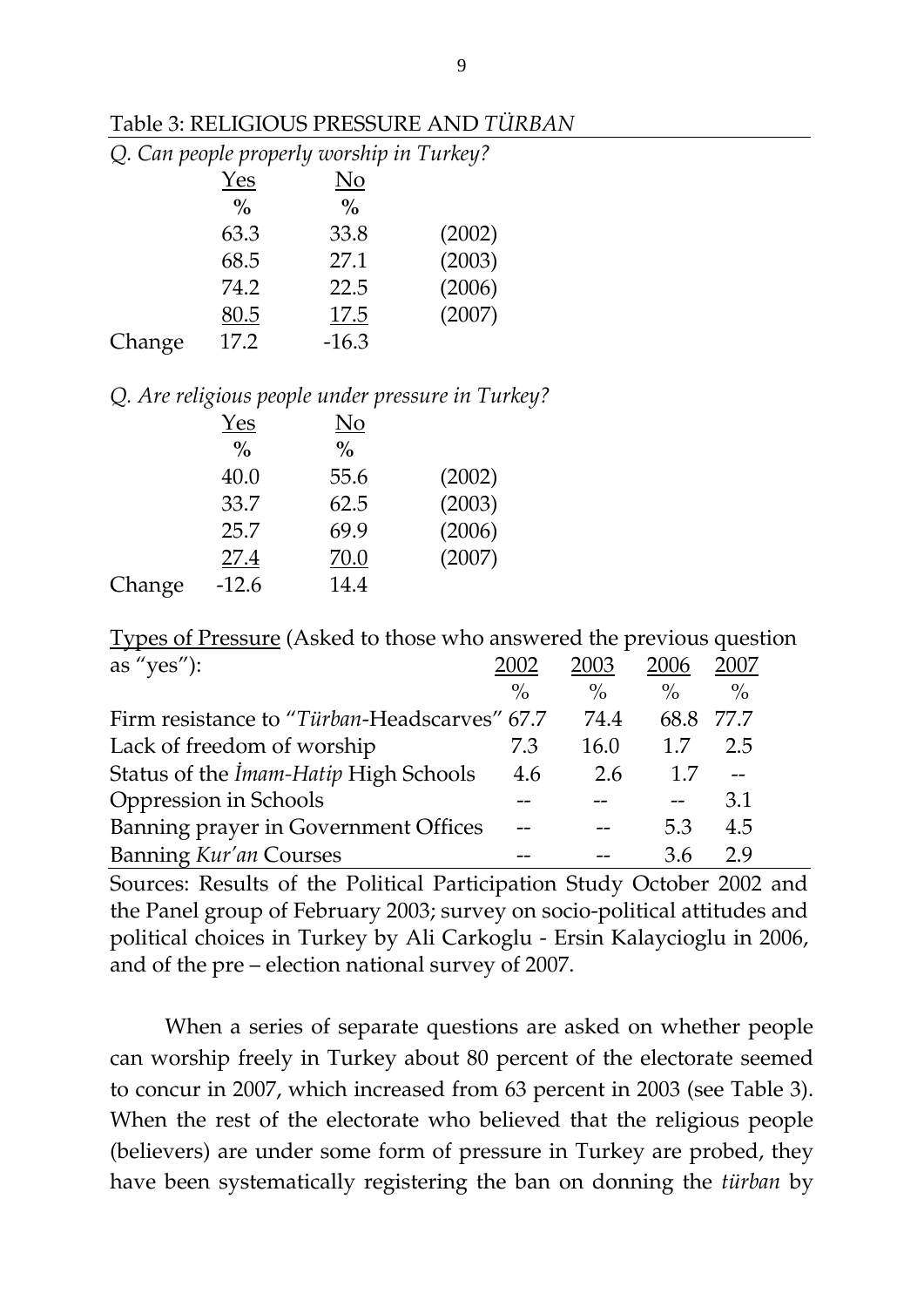the university students, employees, and state and public employees as the most notorious practice of pressure on religious people in the country (see Table 3). The other responses are so small in terms of percentages that if somehow the *türban* issue is resolved in Turkey to the satisfaction of the majority, no other practice may be singled out by any sizable proportion of the population as an example of pressure on the religious believers.

 This picture seems to indicate that the so called "*türban* ban" is perceived as an issue of freedom of expression by most voters, for only a small minority seems to consider it as pressure on the believers. Most voters seem to be of the opinion that the way women dress in Turkey is not an exclusively religious, but a folkloric or traditional matter, which pertains to habits, mores, and customs of the land, which often varies through communities and localities across the land. It seems as if most people do not to consider the *türban* as a political symbol of the the Islamist Movement (*Islamcılık Cereyanı*), though some politicians of various parties and the spokespersons of that Movement may think otherwise.

 When a more strong yearning for a religious practice, such as the attitudes toward the re-establishment of the Sharia (Şer'i) law and a theocratic state are probed, we tend to get a similar picture. A small and diminishing proportion of the electorate seem to yearn for a state under Sharia rule in Turkey (see Table 4).

However, this time those who favor a theocratic rule in Turkey seem to be much smaller in size. It seems as if they have diminished over the years from about more than one fourth of the population in 1996 to about one tenth of it in 2007 (see Table 4). Although there is a correlation between attitudes toward the Sharia state and the attitudes toward considering the ban on the *türban* as a form of religious pressure on the believers, (Cramer's  $V = 0.094$ , significant at 0.95 level of significance), it also buttresses the earlier findings that the attitudes toward the *türban* are not just a demand of political Islamists in Turkey. We need a more thorough and sophisticated empirical analysis of the sources of the attitudes toward the *türban* in Turkish society. In the following I will focus on the connection between religiosity, political Islam, socio-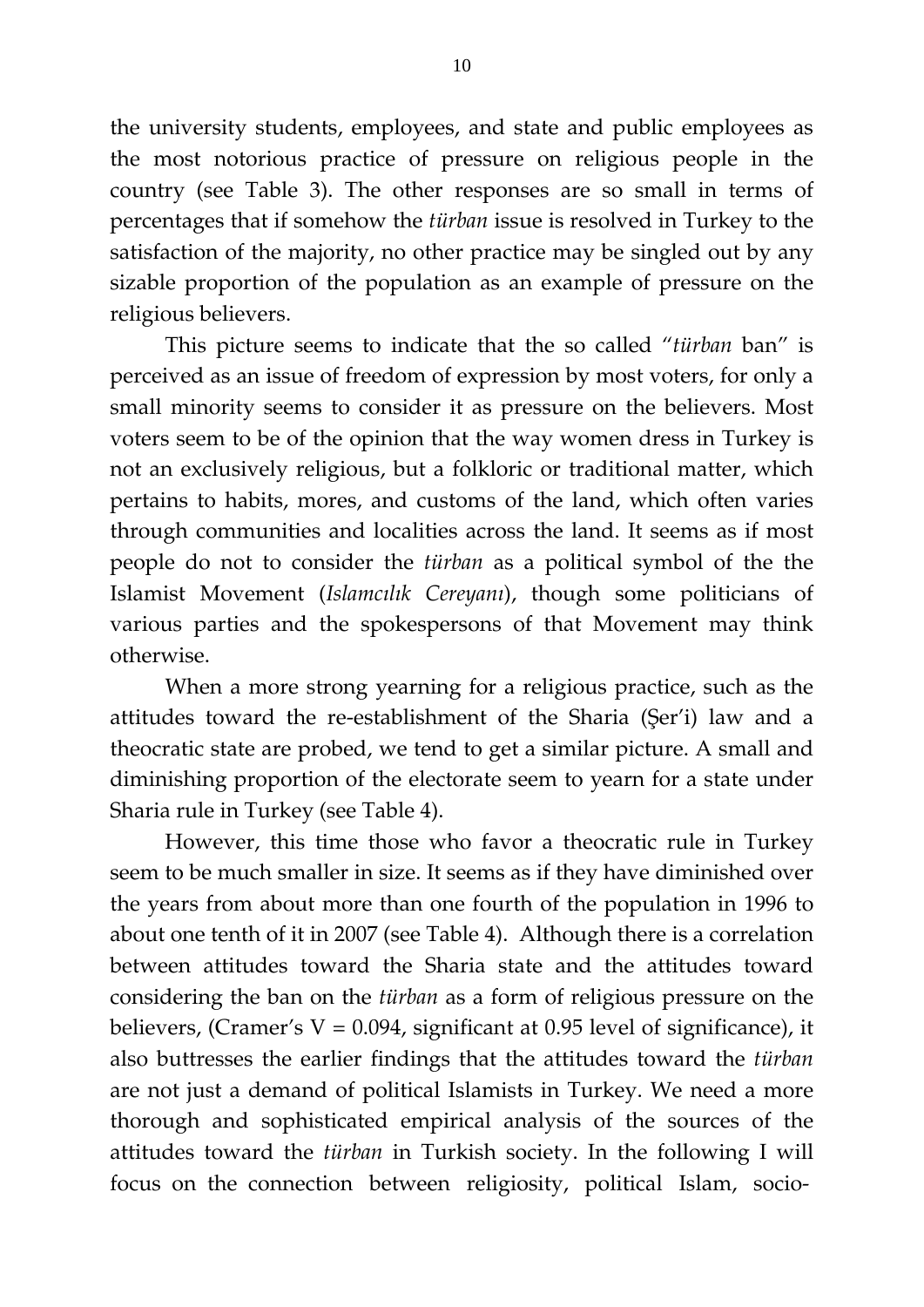|      | $Yes$         | $\underline{\mathrm{No}}$ | No Response   |
|------|---------------|---------------------------|---------------|
|      | $\frac{0}{0}$ | $\frac{0}{0}$             | $\frac{0}{0}$ |
| 2007 | 11.7          | 82.6                      | 5.7           |
| 2006 | 9.1           | 76.5                      | 14.4          |
| 2003 | 15.4          | 75.6                      | 9.0           |
| 2002 | 16.4          | 74.1                      | 9.5           |
| 2001 | 21.0          | 67.9                      | 11.1          |
| 1998 | 19.8          | 59.9                      | 20.2          |
| 1996 | 26.7          | 58.1                      | 15.2          |
| 1995 | 19.9          | 61.8                      | 18.4          |

Table 4: ŞERİAT BASED RULE IN TURKEY

Sources: 2007: Pre-election survey. 2006: Survey on socio-political attitudes by Ali Carkoglu - Ersin Kalaycioglu. 2003: "Political Participation Panel Study", conducted by Ustun Erguder, Ali Carkoglu, Ersin Kalaycioglu. 2001: Results of the survey conducted by Ali Çarkoğlu and Binnaz Toprak and sponsored by TESEV. 1995, 1998: Results reported in surveys conducted by TÜSES.

economic status, overall conservatism and political ideology and attitudes toward *türban* in Turkey.

## II. DETERMINING THE ATTITUDES TOWARDS THE *TÜRBAN* IN **TURKEY**

 Preceding sections of this paper have reported findings on wearing the *türban* by state employed women in the offices of the state agencies and by female students in the university campuses – both of which are considered as acts violating the secular principles of the Republican by the high Courts in Turkey. It has also reported findings concerning the depiction of the policies of the state on the *türban* as a form of pressure on the devout Muslims. Therefore, we have two different sets of attitudes toward the *türban* as dependent variables. The former pertains to the legitimacy of the *türban* issue, and the latter to the *türban* as a symbol of religious discrimination.

#### III. MEASURES OF ATTITUDES TOWARD THE *TÜRBAN*

Attitudes toward the legitimacy of the *türban* issue are reported in Table 2. The legitimacy of the *türban* is operationalized through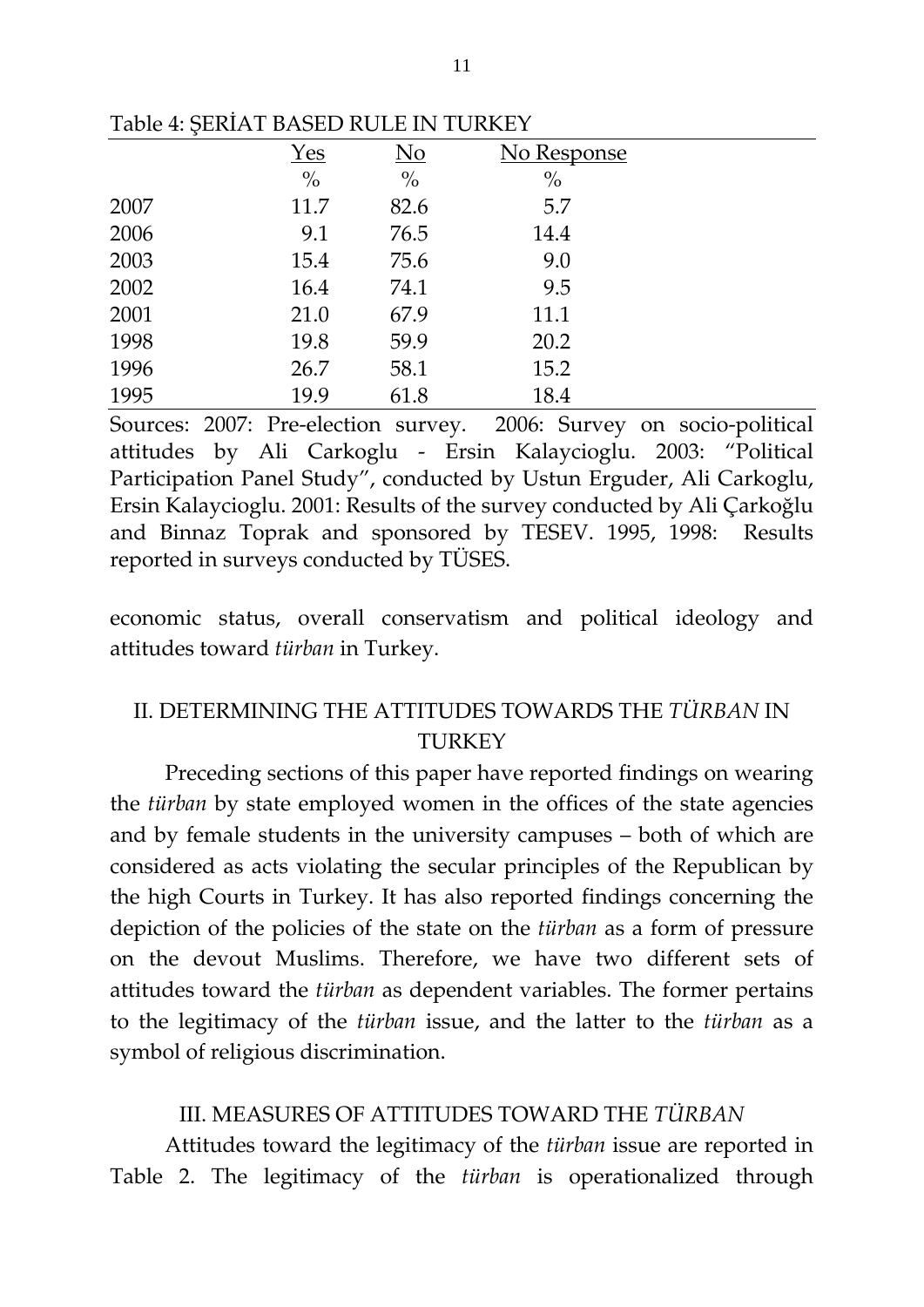assigning "1" to those who registered a favorable opinion to wearing the *türban* by students on Turkish university campuses and "0" to those who register the opposite unfavorable opinion to the same question. The second dependent variable on the legitimacy of the *türban* is operationalized through assigning "1" to those who registered a favorable opinion to donning of the *türban* by the state employees at work and "0" to those who register the opposite unfavorable opinion to the same question.

 The attitudes toward the *türban* as a symbol of religious discrimination are presented in the preceding Table 3 of this paper. As a measure of *türban* as a symbol of religious discrimination, I propose the following measure: Those who indicate the *türban* as the sign of pressure on devout Muslims are assigned the value of "1" and the rest of the sample are assigned the value of "0".

### IV.INDEPENDENT VARIABLES

Drawing on earlier research on the topic<sup>[13](#page-11-0)</sup> gender, religiosity, urban versus rural residence of the respondent, socio-economic status of the individuals, formal education, and associational membership are incorporated. Religiosity is measured through a factor analysis of several questions about attitudes toward religion, state, and reported practices of worship (see Table 5). The factor solution presented below is used to calculate the corresponding factor scores per respondent and per

<span id="page-11-0"></span><sup>13</sup> Ali Çarkoğlu,"Religiosity, support for şeriat and eveluations of secularist public policies in Turkey", *Middle Eastern Studies*, Vol.40, No.2, April 2004, 111-136. Nilüfer Göle, "Authoritarian Secularism and Islamist Politics: The Case of Turkey", in Augustus R. Norton (ed.), *Civil Society in the Middle East*, (Leiden and New York: 1996): 17-43. Ersin Kalaycioglu, "The Mystery of the Türban: Participation or Revolt?" *Turkish Studies*, vol. 6, no. 2, (June 2005): pp. 233-251. Elisabeth Özdalga, "Civil Society and Its Enemies", in Elisabeth Özdalga and Sune Persson (eds.) *Civil Society, Democracy, and the Muslim World,* (Istanbul: Swedish Research Institute in Istanbul, 1997): pp. 73-84.

<sup>13</sup> Barbara Pusch, "Stepping into the Public Sphere: The Rise of Islamist and Religious-Conservative Women's Non-Governmental Organizations in Stefanos Yerasimos, et. al. (eds.) *Civil Society in the Grip of Nationalism: Studies on Political Culture in Contemporary Turkey,* (Istanbul: Ergon, 2000): pp. 475-505.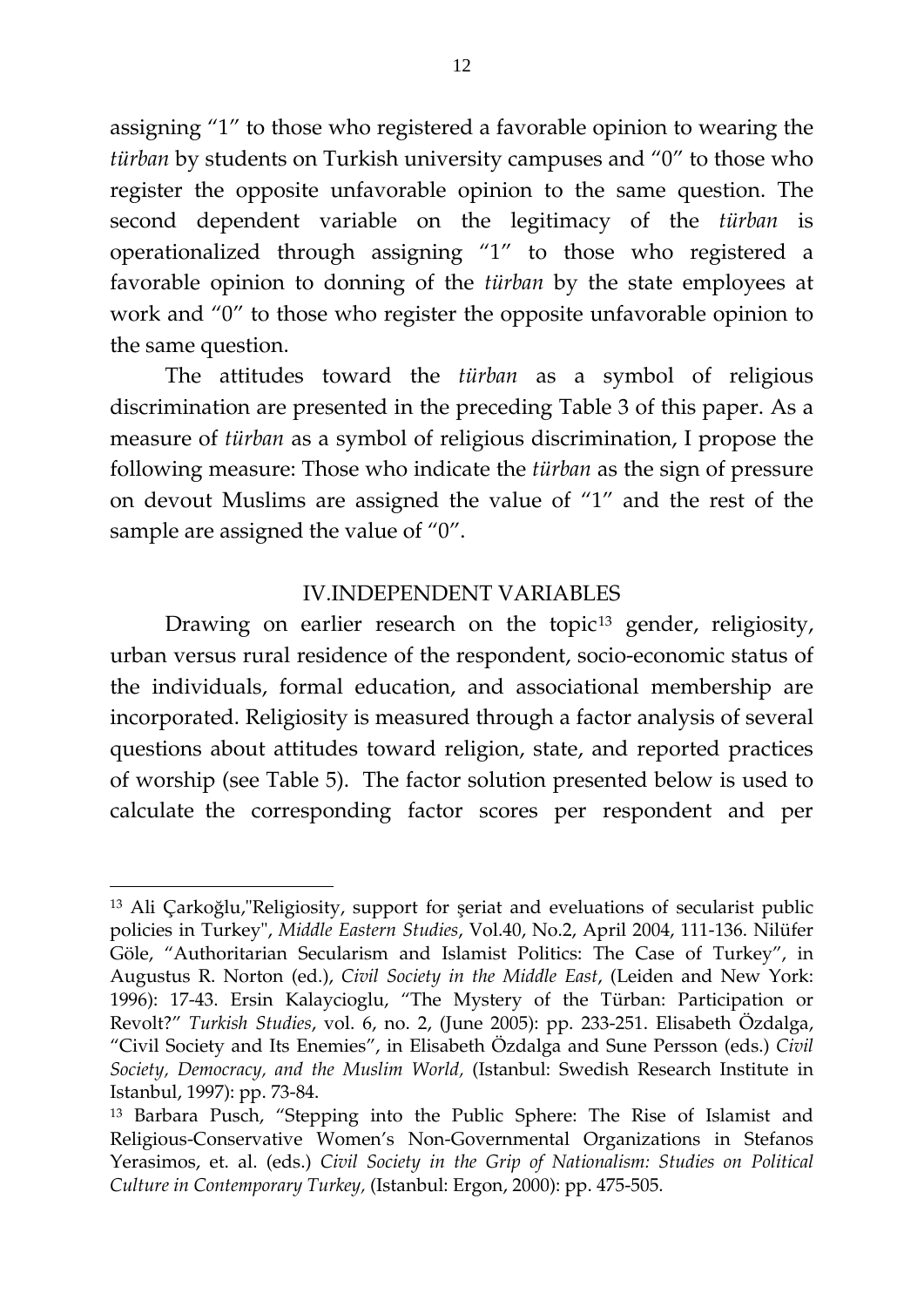| Items                                      | Component                        |         |  |
|--------------------------------------------|----------------------------------|---------|--|
|                                            | Religious Belief Political Islam |         |  |
|                                            | (faith)                          |         |  |
| Picture of the Mescid-i Aksa at home       | .804                             | .004    |  |
| Picture of the Kabe at home                | .763                             | $-.100$ |  |
| Picture of Mevlana Celaleddin-i Rumi       |                                  |         |  |
| at home                                    | .667                             | .049    |  |
| Do you desire the establishment of a state |                                  |         |  |
| that is based upon the Sharia in Turkey?   | .073                             | .353    |  |
| Self reported Religious identity           | .083                             | .550    |  |
| Do you consider yourself religious,        |                                  |         |  |
| irrespective of how frequently you worhip? | $-123$                           | .677    |  |
| Participation in public prayer and worship | $-.204$                          | .741    |  |
|                                            |                                  |         |  |

Table 5: RELIGIOSITY IN TURKEY (FACTOR SCORES) (2007)

Note: Extraction Method: Principal Component Analysis.

 Rotation Method: Varimax with Kaiser Normalization. Source: Pre – election national survey of 2007.

dimension of religiosity as reported below (see Table 5). Both measures of religiosity are linearly independent of each other.

 The type of residence of respondents at the time of the interview were also incorporated in the study, whereby those residing in a village were assigned the value of 1, small towns 2, cities the value of 3, provincial centers 4, and metropolitan areas 5. Women respondents are assigned the value of 0 and men are assigned 1. Respondents were presented with a seven point scale, shaped in the form of a ladder and were asked to select where they would place themselves on such a scale of socio-economic status (SES). Their self placement scores, which run from 1 as the lowest rung to 7 as the highest rung were used to measure the SES of each respondent.

 Formal education has been measured as exposure to formal secular / science education. Those who had religious education were assigned the numeral of -1, with no education – illiterate as 0, those who are literate as 1, elementary school education as 2, middle school education 3, regular high school (*lise*) education as 4, science or Anadolu high school education as 5, and university and beyond as 6. Finally, those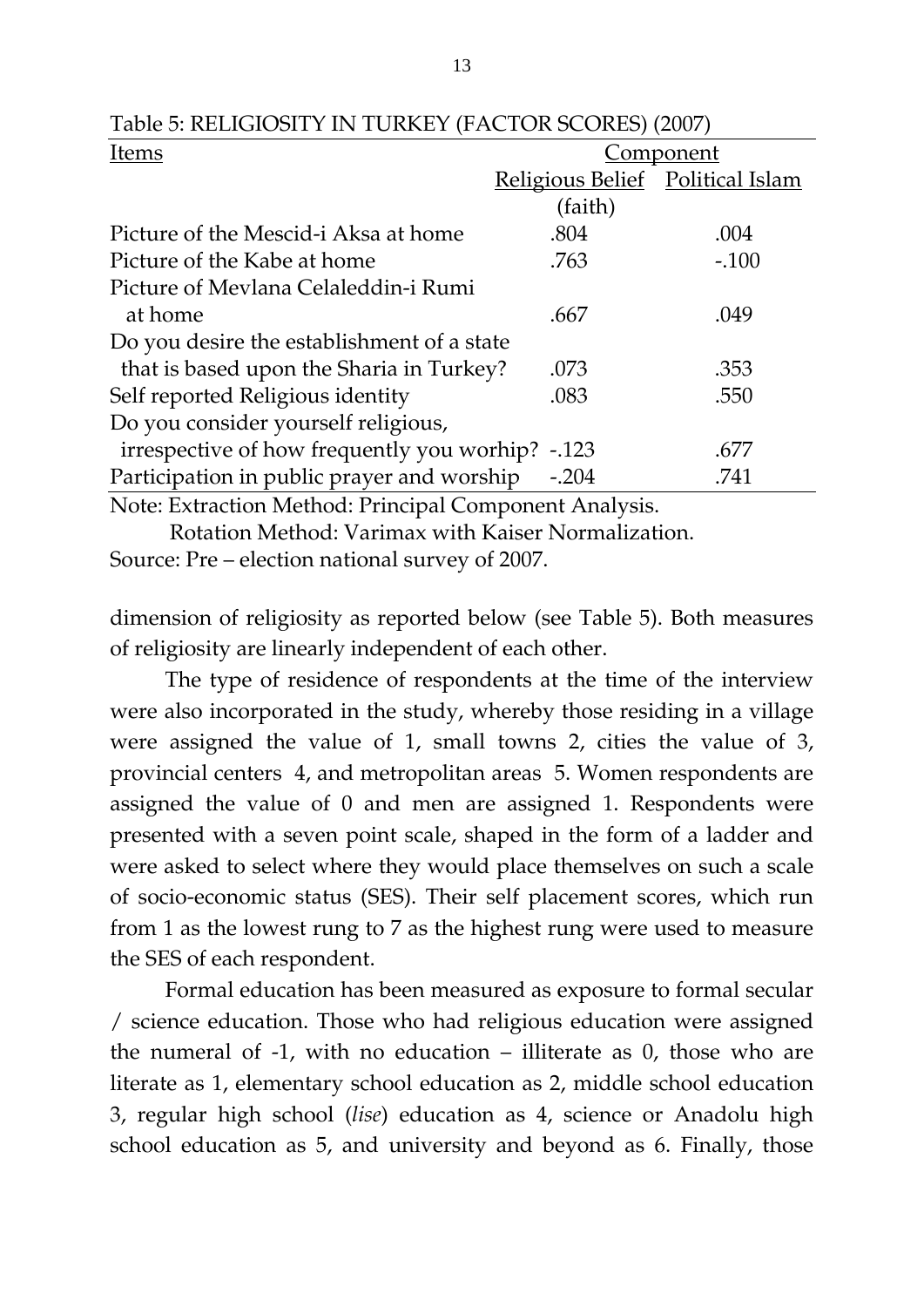who have reported that they were members of voluntary associations were assigned the numeral value of 1 and those who failed to do so as 0.

## V. DETERMINANTS OF THE ATTITUDES TOWARD THE *TÜRBAN*

*Türban* is a relatively new phenomenon, which has started among the urban or urbanized women of the Turkish cities, and eventually began to be transplanted to the Anatolian hinterland of the country.[14](#page-13-0) It gained political notoriety with its introduction to the Faculty of Theology of Ankara University in the late 1960s, though it became a major issue of the Turkish college campuses from the 1980s onwards.[15](#page-13-1) Therefore, there are grounds to assume that it is an urban phenomenon. We may therefore suspect that the urban attitudes towards it are more favorable, while rural orientations are neutral or even apathetic.

 It has been argued with vehemence by social scientists as well as the pundits and journalists that the *türban* is a modern style,<sup>[16](#page-13-2)</sup> which provides a shield of modesty for women living in conservative social milieu. Thus, by the help of donning the *türban* women can find safe passage out of their homes into the social space of the larger and public environment of the major cities of the country. It is therefore, a symbol of modernity and participation for women who live in conservative social milieu, who are most willing to participate in the larger social life of their surroundings. Therefore, the attitudes of women toward the *türban* are to be different then men. Women may not consider it as a religious symbol, while men would. In short, we should be able to detect some difference

<span id="page-13-0"></span><sup>&</sup>lt;sup>14</sup> For the role of proselytizing and prpoagating for a uniform garb for women see Demet Tezcan, *Bir Çığır Öyküsü / Şule Yüksel Şenler*, (İstanbul, Turkey: Timaş Yayınları, 2007): passim.

<span id="page-13-1"></span><sup>&</sup>lt;sup>15</sup> For a more thorough analysis of how covering up of the head ears, shoulders, the necks of the women students emerged asa apolitical issue in Turkish society see Ali Çarkoğlu and Ersin Kalaycioglu, *The Rising Tide of Conservatism in Turkey,* (New York, London: Palgrave – Macmillan, 2009 Forthcoming): Chap. 6.

<span id="page-13-2"></span><sup>16</sup> Nilüfer Göle, "Authoritarian Secularism and Islamist Politics: The Case of Turkey", in Augustus R. Norton (ed.), *Civil Society in the Middle East*, (Leiden and New York: 1996): 17-43, and Binnaz Toprak, "Civil Society in Turkey" in Augustus Richard Norton (ed.) *Civil Society in the Middle East*. (Leiden, New York, Koln, E. J. Brill, 1996), pp. 87-118.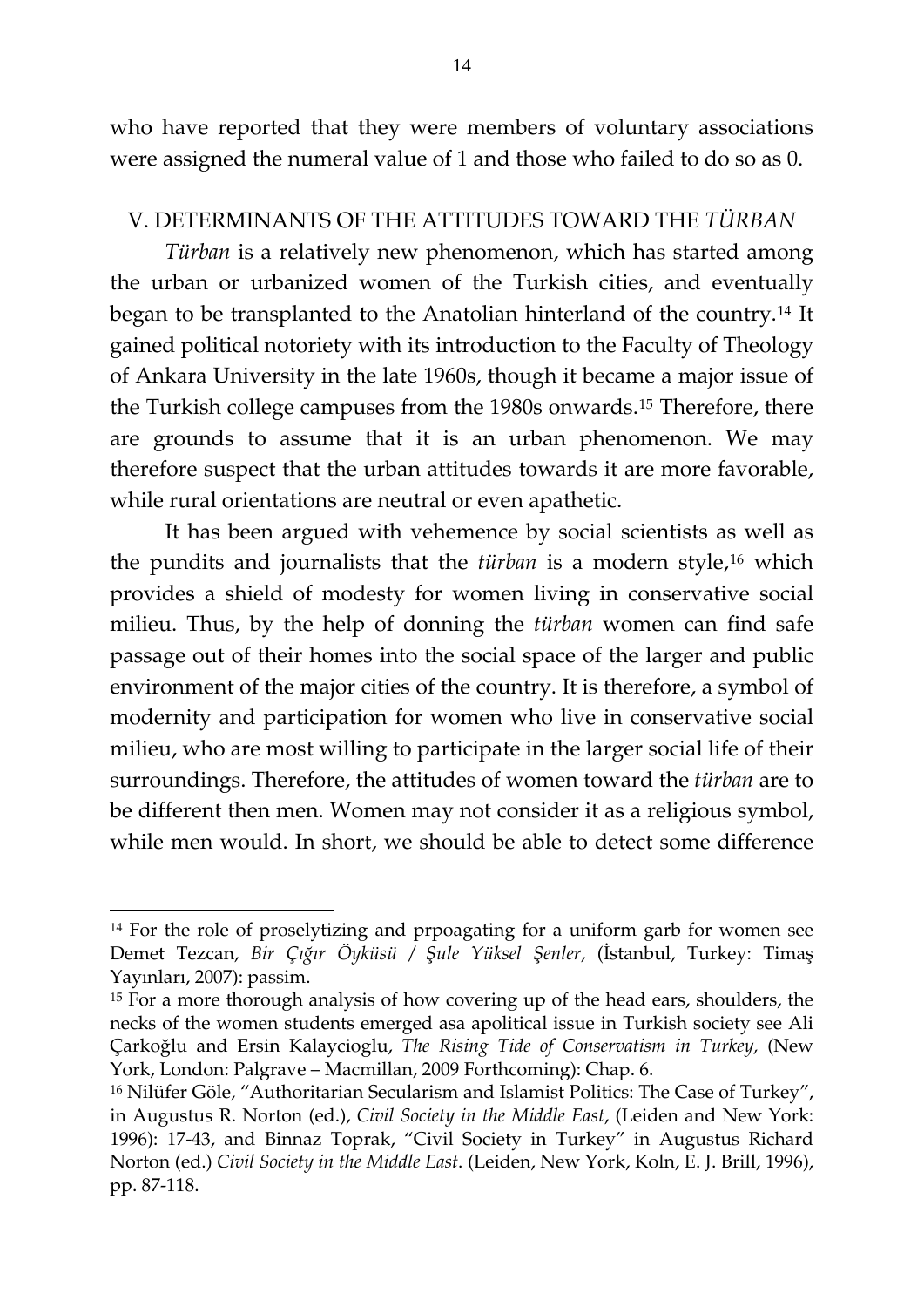between male and female attitudes toward the *türban*, if such a variance in orientations toward the *türban* exists.

 We would also expect long exposure to secular and science education would cause the respondents to view *türban* as a sign of religiosity, anti-secular, traditional symbolism, and hence make the respondents come into greater agreement with the High Courts of the country. Though, it is uncertain as to how formal education influences perceptions of wearing the *türban* as religious discrimination.

 If *türban* is a religious symbol, and more specifically a symbol of religious right and expression, we should expect to find some covariance between religiosity and attitudes toward the *türban*. However, if it is dissociated with traditionalism and religion, and correlated with modernity, we should not expect to find much of a relationship between religiosity and the *türban*.

 Finally, since the very beginning in the 1960s there was wholehearted support of the *türban* wearing women by conservative and Islamist student and other socio-political associations. If *türban* is a symbol of an organized Islamist movement we should be able to find some covariance between political Islamist orientations as well as organizational affiliations and attitudes toward the *türban* in Turkey.

## VI. FINDINGS

 The two attitudes toward the *türban* as a legitimacy issue seem to be most closely related with our measure of political Islam. Those who are just faithfully religious (*mütedeyyin* or *mutekit* in Turkish) seem to be less inclined to support wearing the *türban* in state employment and the university campuses (see Tables 6 and 7). The more secular formal education respondents have the less inclined they are to have a favorable attitude toward the legitimacy of the *türban* (see Tables 6 and 7).

 There seems to be some evidence indicating that attitudes toward the *türban* as a legitimacy issue resonate favorably in such big cities as provincial centers and the small towns of the country, whereas no such sentiment can be found in the villages or the metropolitan areas. *Türban* does not seem to be attracting much attitudinal support as a dress code in the metropolitan areas in Turkey now. Although it seems to be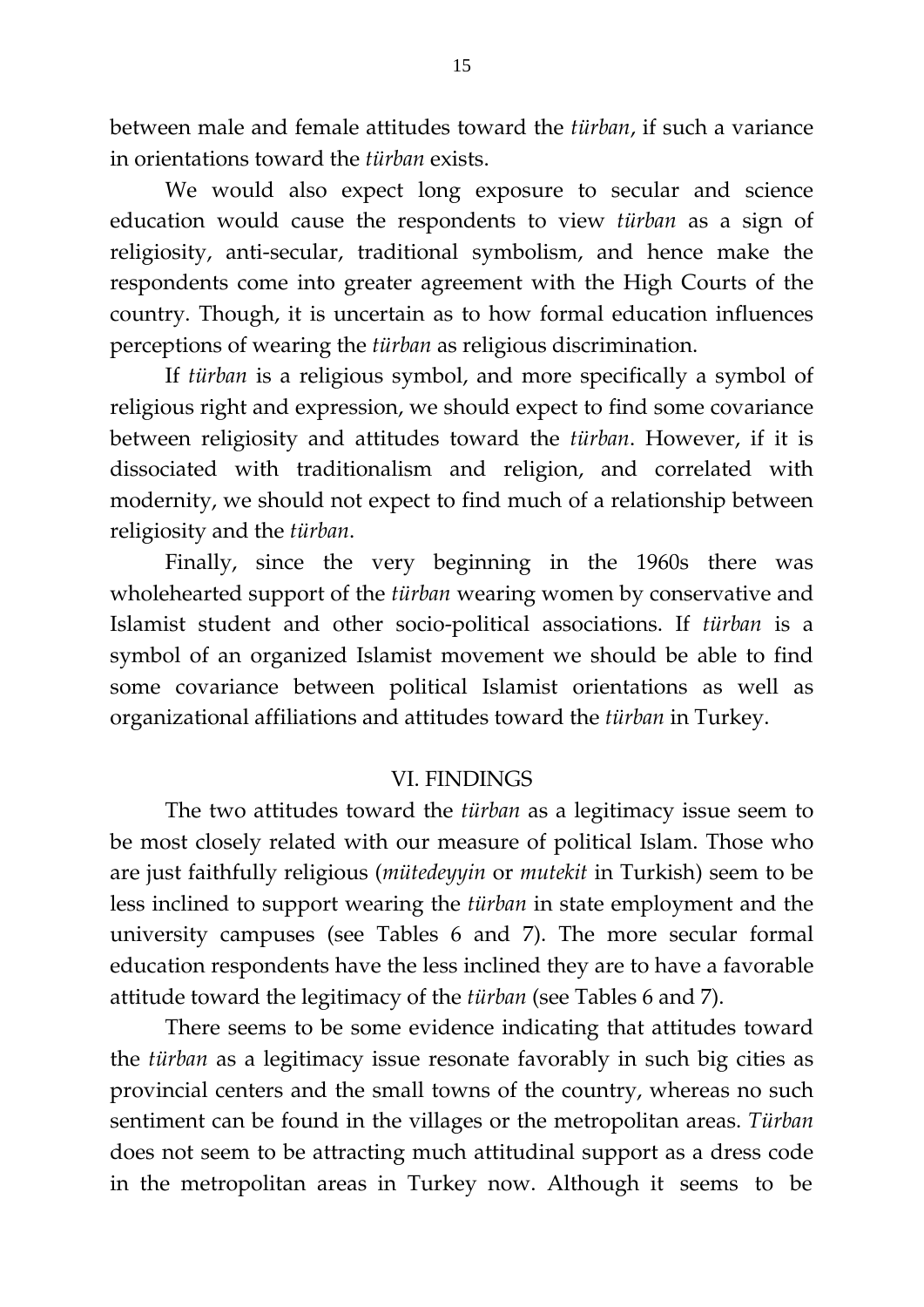Table 6: STUDENT SHOULD BE FREE TO DON THE *TÜRBAN* IF SHE SO WISHES

| <b>Independent Variables</b>            | B        | Sig. | Exp(B)        |
|-----------------------------------------|----------|------|---------------|
| Gender                                  | .111     | .323 | 1.117         |
| <b>Type of Residence</b>                |          | .000 |               |
| Village                                 | $-.340$  | .016 | .712          |
| <b>Small Town</b>                       | .405     | .054 | 1.500         |
| <b>Provincial Center</b>                | .388     | .052 | 1.473         |
| Metropolitan                            | $-218$   | .162 | .804          |
| <b>SES</b>                              |          | .113 |               |
| SES(1)                                  | .179     | .725 | 1.196         |
| SES(2)                                  | $-0.129$ | .792 | .879          |
| SES <sub>3</sub> )                      | .281     | .557 | 1.324         |
| SES(4)                                  | .316     | .505 | 1.371         |
| SES(5)                                  | .001     | .998 | 1.001         |
| SES(6)                                  | $-.071$  | .892 | .931          |
| <b>Formal Education</b>                 |          | .005 |               |
| IHL(1)                                  | 20.084   | .998 | 527558427.213 |
| No education(2)                         | .598     | .043 | 1.819         |
| Elementary $(3)$                        | .409     | .242 | 1.506         |
| Middle School(4)                        | .146     | .460 | 1.157         |
| High School(5)                          | .311     | .206 | 1.365         |
| Super / Anadolu /                       | $-.174$  | .412 | .840          |
| Private High School(6)                  |          |      |               |
| University $+$ (7)                      | $-1.061$ | .012 | .346          |
| <b>Religiosity (Faith)</b>              | $-162$   | .004 | .851          |
| <b>Religiosity (Political</b><br>Islam) | .392     | .000 | 1.480         |
| Constant                                | .646     | .192 | 1.909         |

**Note**: 72.2 per cent of the cases correctly estimated. **Source:** Pre – election national survey of 2007

supported as a legitimacy issue in the small towns and the provincial centers of the country, it does not seem to attract any support as a legitimacy issue in the villages. Gender, SES, and membership in organizations do not seem to make any impact on these attitudes (see Tables 6 and 7). Women and men, rich and the poor seem to think along the same lines on wearing the *türban* by state employees at work and by female students on university campuses. The major finding so far is that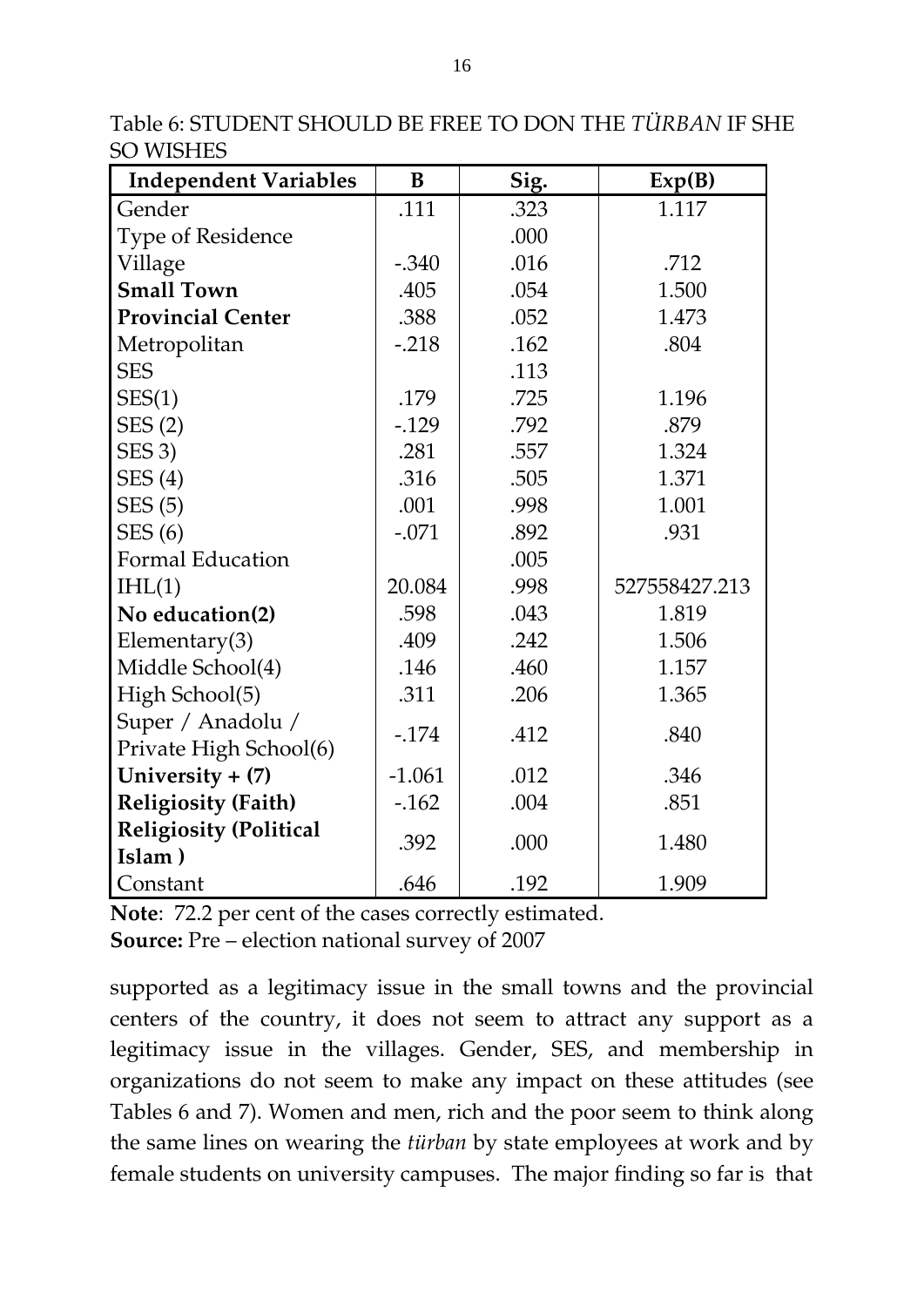| <b>Independent Variables</b>         | B        | Sig. | Exp(B) |
|--------------------------------------|----------|------|--------|
| Gender                               | .157     | .155 | 1.170  |
| Type of Residence                    |          | .001 |        |
| Village                              | $-.260$  | .062 | .771   |
| <b>Small Town</b>                    | .493     | .017 | 1.637  |
| <b>Provincial Center</b>             | .373     | .054 | 1.453  |
| Metropolitan                         | $-.084$  | .590 | .920   |
| <b>SES</b>                           |          | .141 |        |
| SES(1)                               | $-.031$  | .950 | .969   |
| SES(2)                               | $-.235$  | .632 | .791   |
| SES <sub>3</sub> )                   | .186     | .698 | 1.205  |
| SES(4)                               | .184     | .699 | 1.202  |
| SES(5)                               | $-134$   | .782 | .874   |
| SES(6)                               | $-.049$  | .925 | .952   |
| Formal Education                     |          | .000 |        |
| IHL(1)                               | 1.683    | .112 | 5.382  |
| No education(2)                      | 1.064    | .001 | 2.897  |
| Elementary $(3)$                     | .445     | .193 | 1.560  |
| Middle School(4)                     | .233     | .226 | 1.262  |
| High School(5)                       | .282     | .237 | 1.326  |
| Super / Anadolu / Private High       |          |      |        |
| School(6)                            | $-.075$  | .719 | .928   |
| University + (7)                     | $-.872$  | .037 | .418   |
| <b>Religiosity (Faith)</b>           | $-0.179$ | .001 | .836   |
| <b>Religiosity (Political Islam)</b> | .457     | .000 | 1.579  |
| Constant                             | .505     | .309 | 1.657  |

Table 7: STATE EMPLOYEE SHOULD BE FREE TO DON THE *TÜRBAN* IF SHE SO WISHES

Note: 71 per cent of the cases correctly estimated.

Source: Pre – election national survey of 2007.

*türban* is relatively closely correlated with politics and religion, in larger cities, but not the metropolitan centers of the country, and covering up matters the most for those inclined towards political Islam and the less exposed to formal secular education in Turkey.

Those who believe that *türban* is the most important indication of religious pressure in Turkey also seem to be coming from the ranks of those who are most distinctly inclined toward political Islam. However,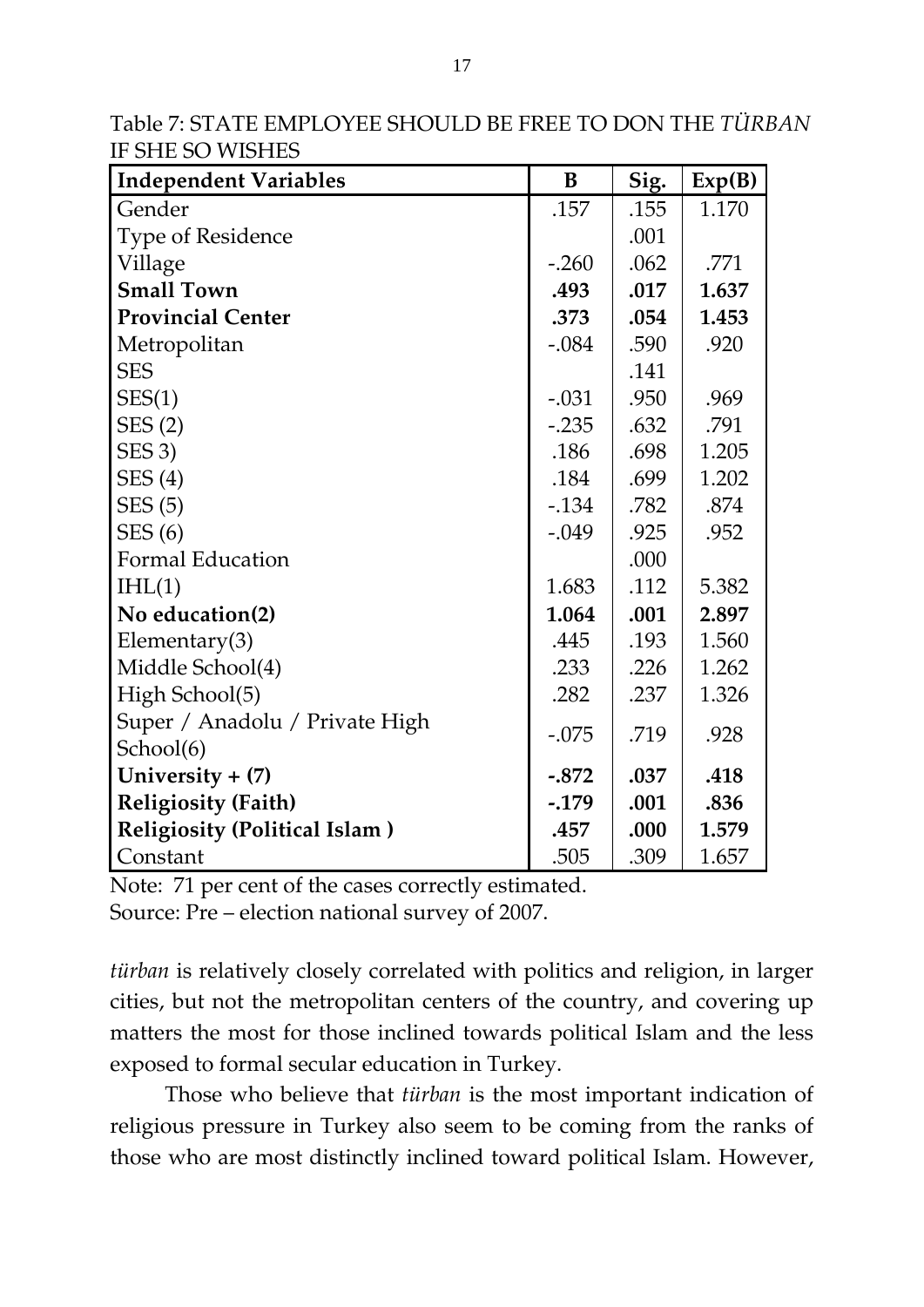the overall impact of formal secular education on the attitudes concerning the *türban* as a symbol of religious pressure or discrimination is also consistent with this image, for only those with religious education seem to be registering such an attitude. It seems as if although those who have been exposed to formal secular education tend to believe that the decisions of the High Courts are right, and the high school and university educated do not seem to be of the opinion that *türban* is a sign of discrimination. Except for the provincial centers, where most support for the turban issue seems to reside, the place of residence of respondents, gender, SES, organizational membership or religiosity as faith seem not to have any statistically significant impact on the attitudes toward the *türban* as an indication of political pressure.

### VII. CONCLUSION

 Attitudes toward the *türban* constitute a persisting complexity in Turkish politics. It is established through our surveys that *türban* and *hicab* are not considered to be a problem area that requires urgent solution in the eyes of the voting age public in Turkey. However, huge and increasing majorities tend to think that there should be much more tolerance toward the donning of the *türban* than is legally permissible. Large majorities of the Turkish adult public seem to argue that the High Court decisions that render *türban* wearing by state employees and university students as unconstitutional are either illegitimate or just unacceptable. However, a large majority of the same population do not seem to consider that *türban-wearing* women are under pressure. Correspondingly, we have no evidence that the majority of voting age adults in Turkey consider the *türban* issue as one of the most important problems of the country.

 The preceding data analysis unearths that the public attitudes toward the *türban* are mainly determined by religiosity and formal education, and to a lesser extent attitudes toward the *türban* resonate well among those voters who reside in the larger city centers of the provinces. Those who register opinions toward the *türban* are neither peasants, and nor are they the residents of the metropolitan areas. *Türban* seems to be an issue of the provincial centers and of the small town folks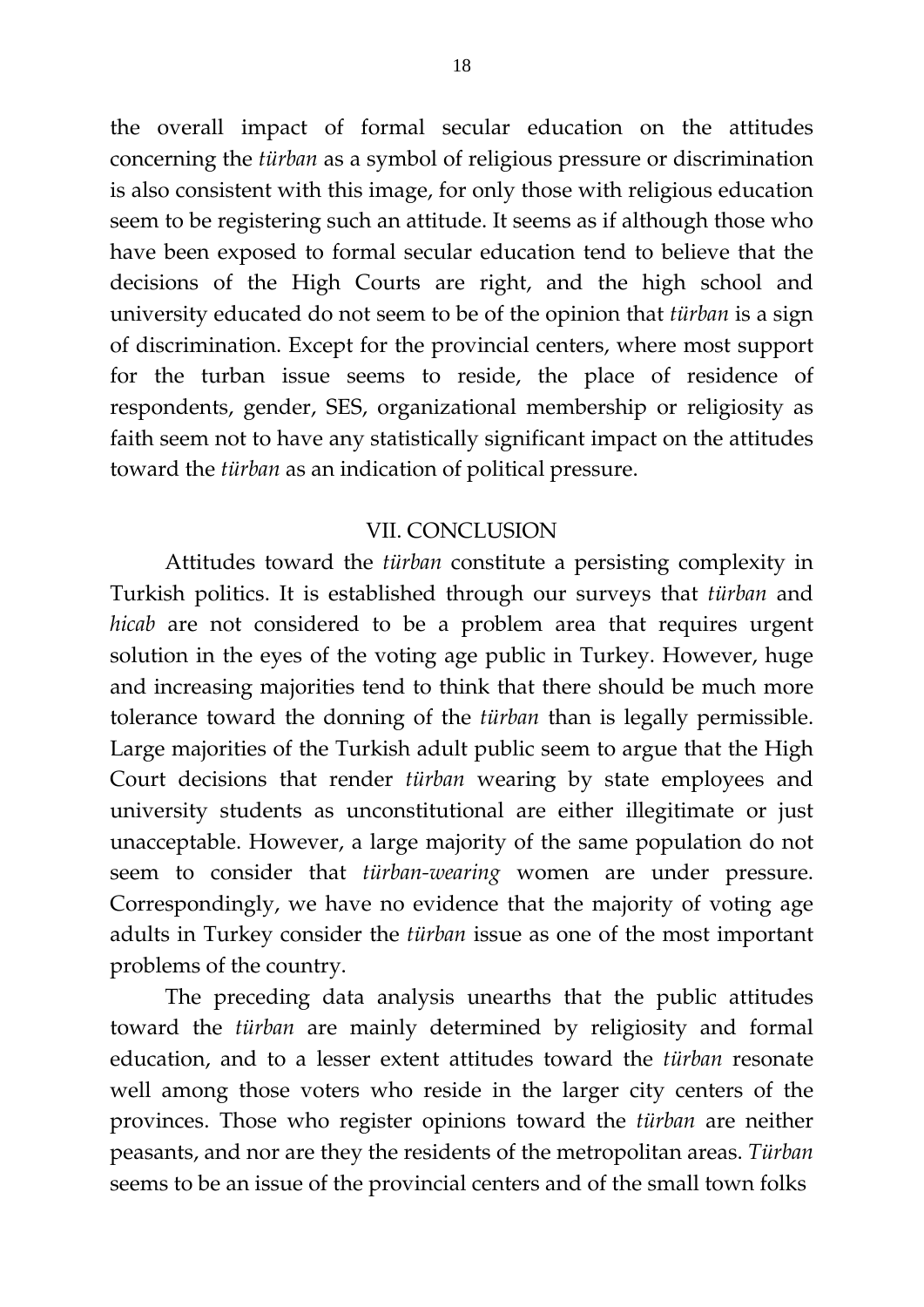| <b>Independent Variables</b>             | B        | Sig. | Exp(B) |
|------------------------------------------|----------|------|--------|
| Gender                                   | $-.222$  | .080 | .801   |
| <b>Type of Residence</b>                 |          | .333 |        |
| Village                                  | .147     | .373 | 1.158  |
| Small Town                               | .121     | .582 | 1.129  |
| <b>Provincial Center</b>                 | .421     | .033 | 1.523  |
| Metropolitan                             | .105     | .564 | 1.110  |
| <b>SES</b>                               |          | .002 |        |
| SES(1)                                   | .545     | .295 | 1.725  |
| SES(2)                                   | $-433$   | .404 | .649   |
| SES 3)                                   | $-.354$  | .479 | .702   |
| SES(4)                                   | $-.203$  | .680 | .817   |
| SES(5)                                   | $-454$   | .371 | .635   |
| SES(6)                                   | $-.304$  | .589 | .738   |
| <b>Formal Education</b>                  |          | .000 |        |
| IHL(1)                                   | 1.126    | .045 | 3.082  |
| No education(2)                          |          | .000 | .233   |
|                                          | 1.456    |      |        |
| Elementary(3)                            | $-.930$  | .023 | .394   |
| Middle School(4)                         | $-498$   | .021 | .607   |
| High School(5)                           | $-.280$  | .287 | .756   |
| Super / Anadolu / Private High School(6) | $-.048$  | .836 | .953   |
| University $+$ (7)                       | $-924$   | .149 | .397   |
| Religiosity (Faith)                      | $-.052$  | .397 | .950   |
| <b>Religiosity (Political Islam)</b>     | .375     | .000 | 1.455  |
| Constant                                 | $-0.847$ | .103 | .429   |

Table 8: *TÜRBAN* IS A SYMBOL OF RELIGIOUS DISCRIMINATION (PRESSURE)

Note: 81 per cent of the cases correctly estimated.

Source: Pre – election national survey of 2007.

in Turkey. The single most important variable that contributes to favorable attitudes toward the *türban* is a form of religiosity, which I have called political Islam in this paper (see Tables  $6 - 8$ ). Political Islamism, which also includes demands for the establishment of rule according to *Sharia* (*Şer´i*) law in Turkey, seems to be singularly related to all types of attitudes toward the *türban*. Traditional religiosity plays a humble role relative to political Islamism, and formal education in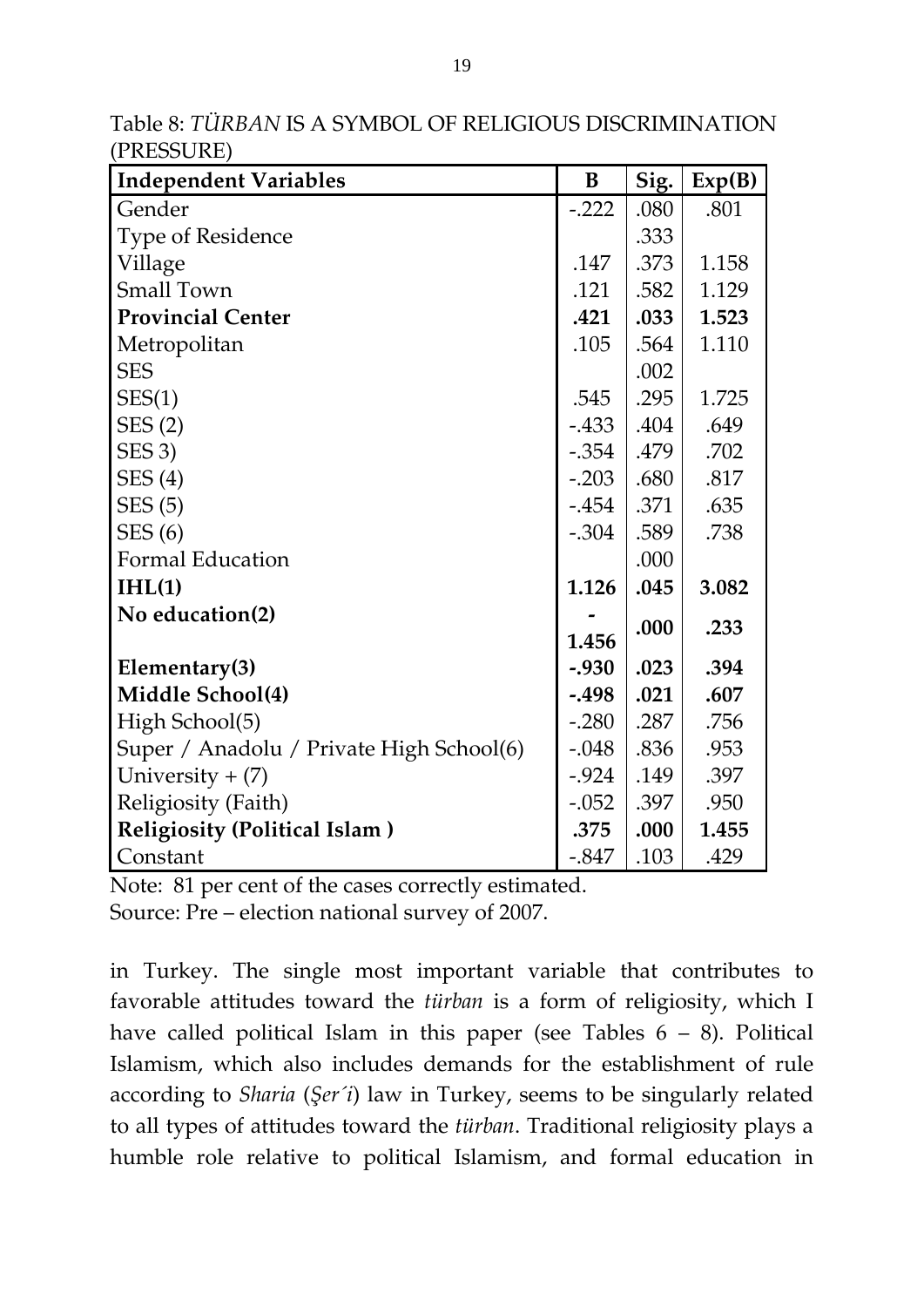secular institutions also seems to curb such a favorable or relaxed attitude toward the *türban* in Turkey.

Political Islam also seems to function as the source of thinking that the actions to curb the *türban* are a form of pressure or discrimination against the female believers. Formal education seems to have a similar negative impact on that form of thinking as well. Those with some religious education seem to be most inclined to suggest that the *türban* donning women are discriminated against. It also seems as if similar *türban* related attitudes are more prevalent among the provincial city centers of the country. In sum, political Islamic value orientation of the individual voters seems to emerge as the primary source that determines attitudes toward the *türban* issue.

The findings of this paper, seem to coincide with the earlier findings that use similar data and statistical tests<sup>[17](#page-19-0)</sup> that attitudes toward the *türban* issue in Turkey are deeply influenced by religiosity, and most specifically about Şer'i rule and related Islamism. However, religiosity is not the only source that fully explains those attitudes although it seems to be their most important or primary source or determinant. Formal education also seems to play some role though it is not comparable with religiosity, and residence in larger cities also seem to create a favorable attitude toward *türban* donning in state employment and university campuses.

We have not been able to find any empirical evidence that the attitudes toward the *türban* differ across different levels of SES. *Türban* emerged as an attire of the urban or urbanizing women in the 1960s and gained more notoriety since the 1980s. In fact, the attitudes toward it seem to be most favorable among the inhabitants not of the metropolitan areas but of the bigger cities of the country. Civic activism, in the form of membership in voluntary associations fails to influence the attitudes of the voters toward the *türban* in Turkey one way or the other. Men and women seem to be predisposed equally for or against the *türban*. This does not support the claim that men and women hold different attitudes

<span id="page-19-0"></span><sup>17</sup> Ersin Kalaycioglu, "The Mystery of the *Türban*: Participation or Revolt?" *Turkish Studies*, vol. 6, no. 2, (June 2005): pp. 233-251.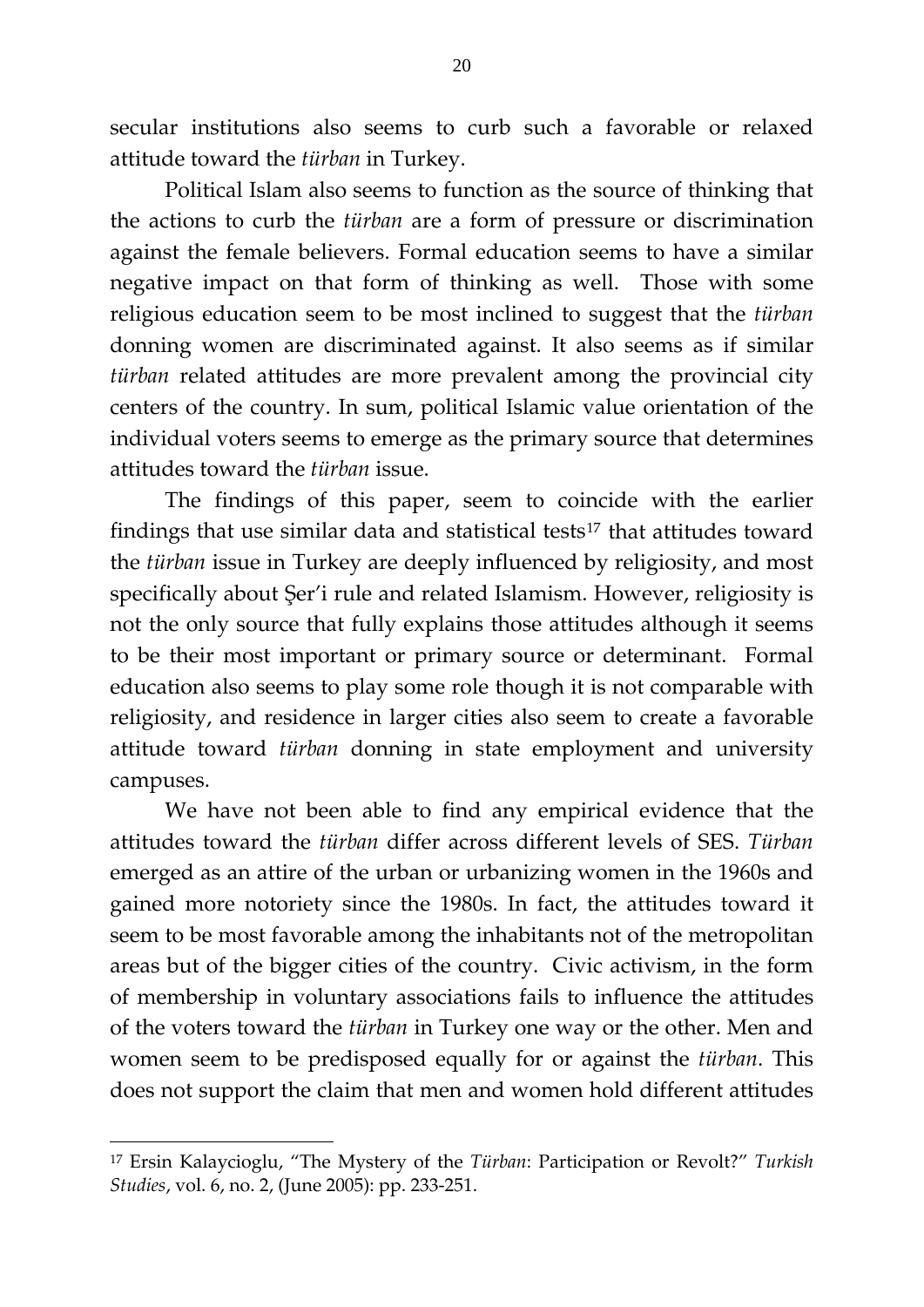toward the *türban*, whereby women's attitudes are more instrumental to the issue than those of the more religious, ideological or conservative men.

## APPENDIX

## The Study's Survey Sample

The data for this study are collected in a national field survey of voter attitudes, values, beliefs, orientations, and reported behavior concerning party preferences during the July 22, 2007 general elections in Turkey. Our sampling procedure took target sample size as 2000. First, Turkish Statistical Institute's (Türkiye İstatistik Kurumu-TUIK) NUT-1 regions are adopted and the target sample was distributed according to each region's share of urban and rural population according to registered voter records for 2002 election. We used TUIK's block data and decided to take the 200 blocks of equal size. We targeted to reach 10 voters from each block. We applied probability proportionate to population size (PPS) principle in selecting neighborhood and villages from each TUIK-1 region of urban and rural localities. All neighborhoods and villages are separated into NUT-1 regions and PPS selection was applied to select neighborhoods and villages.

For every one of these blocks we also picked a randomly selected replacement in accordance with PPPS for cases where the 10 planned interviews could not be completed in the primary selected neighborhood or village. From each of these neighborhoods block addresses are obtained from TUIK. 10 addresses from each neighborhood were given to the fieldworkers and all addresses were asked to be reached. When 10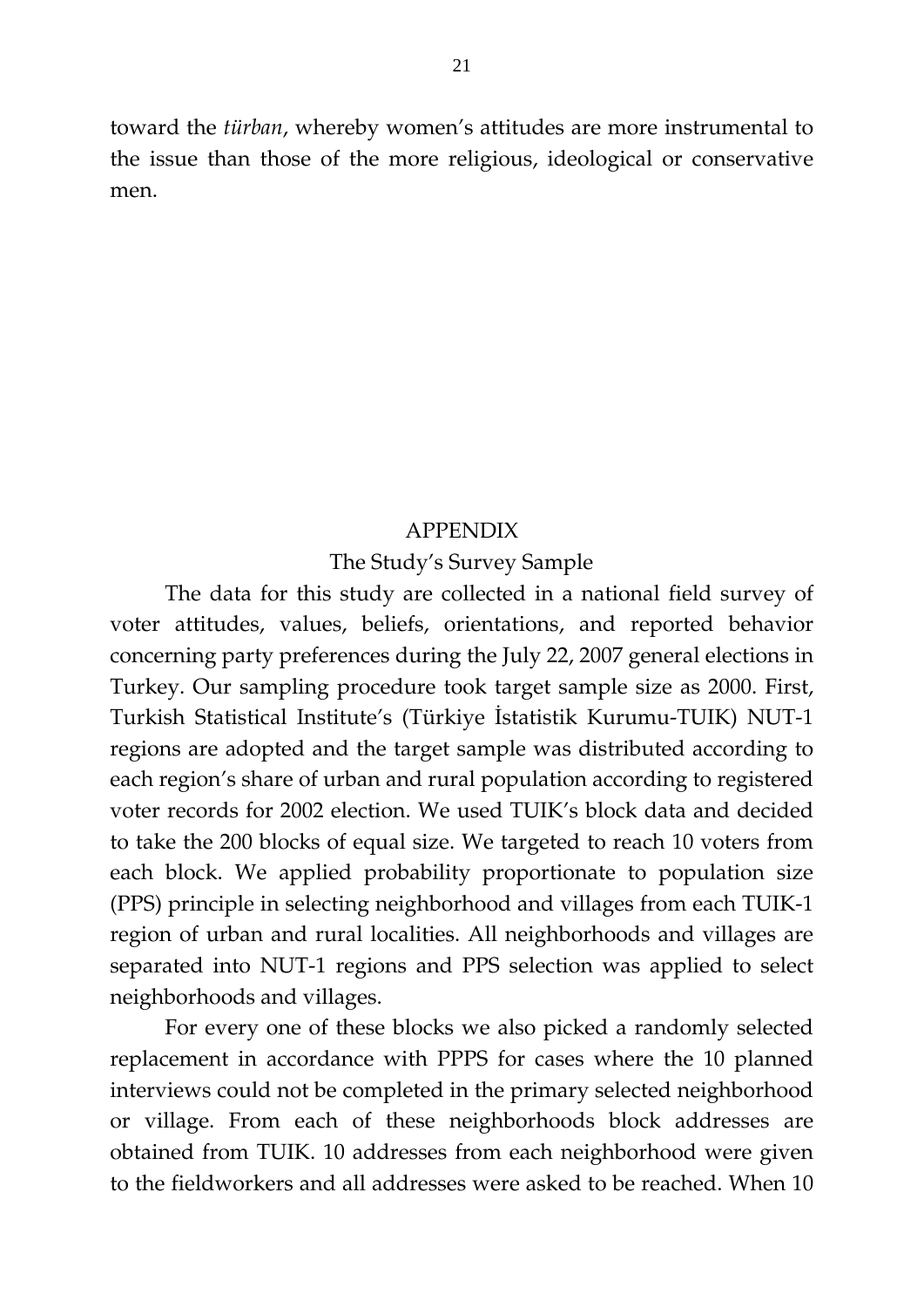interviews could not be completed after two visits to each address the remaining interviews were completed from the replacement block via the same procedure. In rural areas the selected villages were visited and addresses were obtained from the village headman (*muhtar*). If 10 interviews from a village cannot be completed its replacement village was visited and the same procedure was applied. In selecting the individual to be interviewed from each household an alphabetical list of all residents above the age of 18 was first formed. Then the alphabetically first name was selected for interview. If this individual was not available for interview in the household a second individual in the same alphabetical order was selected for interview. Individuals who were replacements of the first selection were noted in the dataset for tests of significant difference.

In order to take account of cancellations after the fieldwork controls at least two interviews were conducted from the replacement lists from each urban block and village. The surveys were conducted in the month before the general elections, in the heat of the election campaign period, when voter interest in political parties, candidates and political issues of the day was at a peak. A total of 2018 prospective voters were interviewed at their households, and the resulting sampling error was plus/minus 2.3%.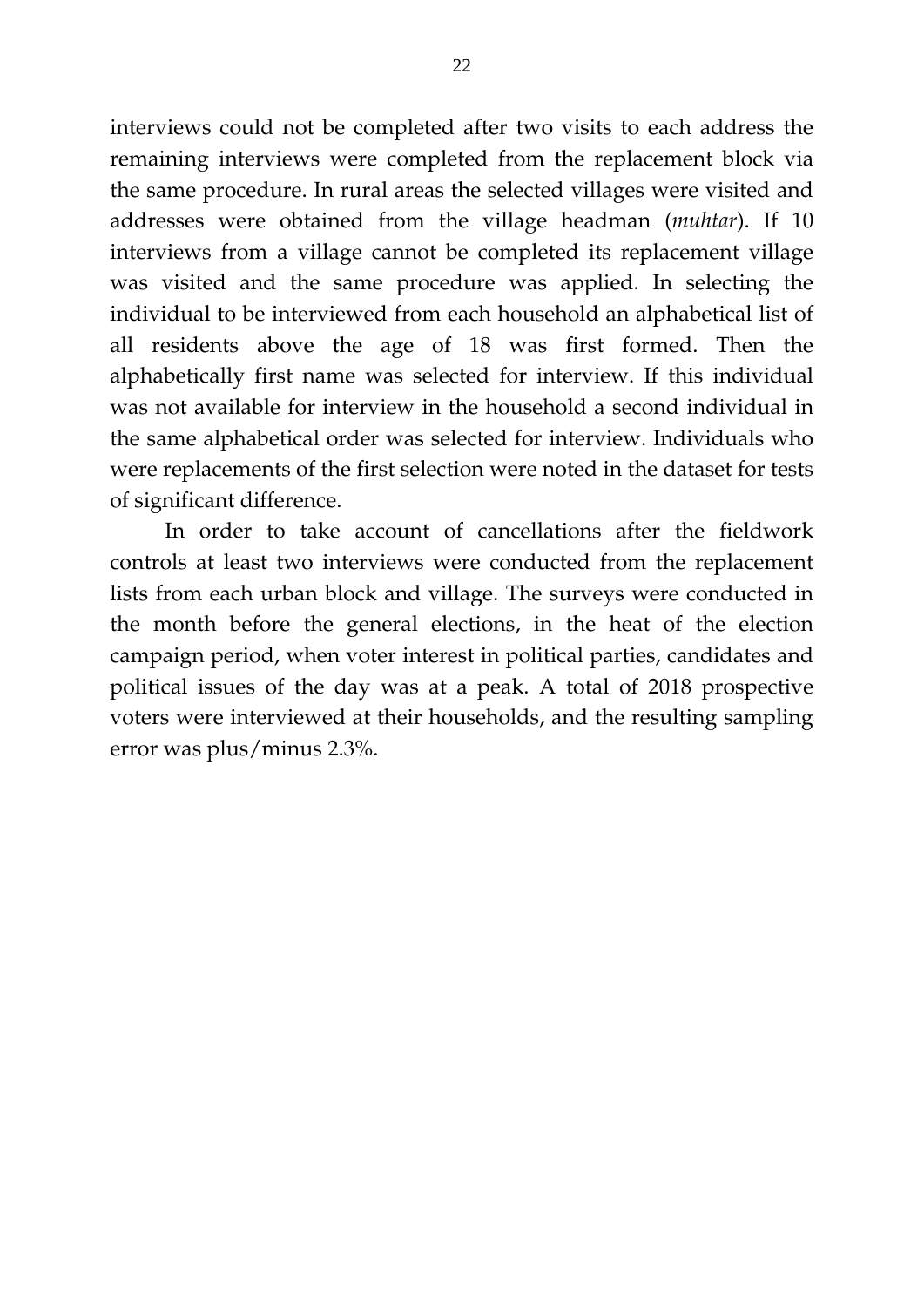## *Studies in Public Policy using New Europe Barometer data*

- SPP 452. TRUST IN OTHER EUROPEANS AND SUPPORT FOR EUROPEAN UNIFICATION: EXTENDING THE IDENTITY APPROACH. Jan Delhey.
- SPP 449. THE EMERGENCE OF PENSIONERS' PARTIES IN EASTERN EUROPE: A COMPARATIVE ANALYSIS. Sean Hanley.
- SPP 441. A TWO-WAY STREET IN POPULAR SUPPORT FOR NEW REGIMES: THE POLITICAL ECONOMY OF POST-COMMUNIST TRANSITIONS. Wm Mishler and Richard Rose.
- SPP 437. BELARUS, UKRAINE AND RUSSIA: EAST OR WEST? Stephen White and Ian McAllister.
- SPP 434. STRESSES AND OPPORTUNITIES OF POST-COMMUNIST TRANSFORMATION: THE IMPACT ON HEALTH. Richard Rose and Martin Bobak.
- SPP 433. WHAT MAKES A GOOD CITIZEN? ATTITUDES TOWARDS CIVIC VIRTUE IN EUROPE AND HOW SOCIAL AND POLITICAL PARTICIPATION IMPACT UPON THEM. Florian Pichler and Claire Wallace.
- SPP 424. LEARNING TO SUPPORT NEW REGIMES IN EUROPE. Richard Rose.
- SPP 422. POLITICAL COMMUNICATION AMONG EU CITIZENS: LANGUAGE, THE INTERNET AND SOFT POWER. R. Rose.
- SPP 420. EVALUATING DEMOCRATIC GOVERNANCE: A BOTTOM UP APPROACH TO EUROPEAN UNION ENLARGEMENT. Richard Rose.
- SPP 418. DIVERGING PATHS OF POST-COMMUNIST COUNTRIES: NEW EUROPE BAROMETER TRENDS SINCE 1991. R. Rose.
- SPP 410. FAIR TREATMENT IN A DIVIDED SOCIETY: A BOTTOM UP ASSESSMENT OF BUREAUCRATIC ENCOUNTERS IN LATVIA. David J Galbreath & Richard Rose.
- SPP 408. GOING PUBLIC WITH PRIVATE OPINIONS: ARE POST-COMMUNIST CITIZENS AFRAID TO SAY WHAT THEY THINK? Richard Rose.